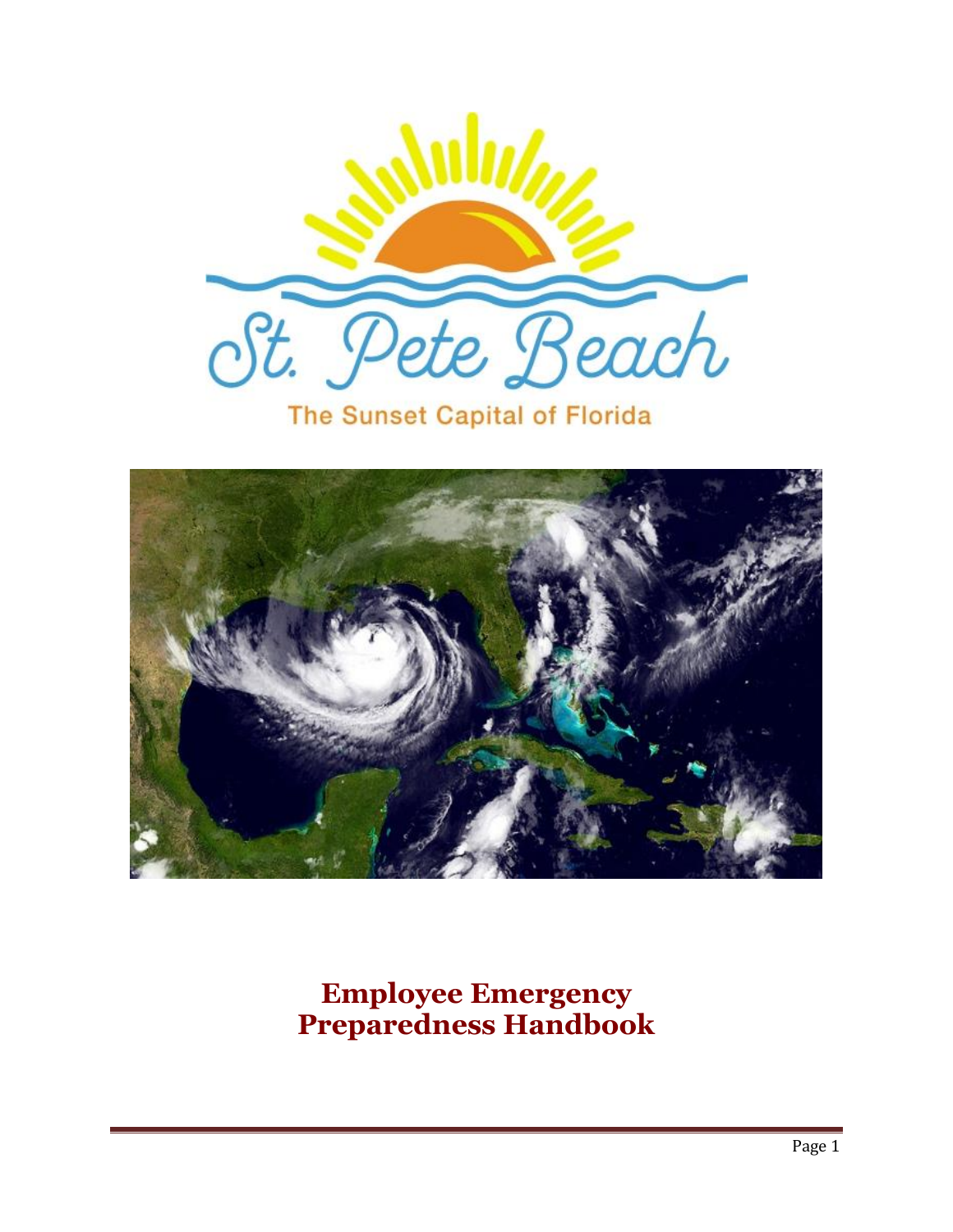# **TABLE OF CONTENTS**

| City Employees' Role in Hurricane Preparation & Response11 |  |
|------------------------------------------------------------|--|
|                                                            |  |
|                                                            |  |
|                                                            |  |
|                                                            |  |
|                                                            |  |
|                                                            |  |
|                                                            |  |
|                                                            |  |
|                                                            |  |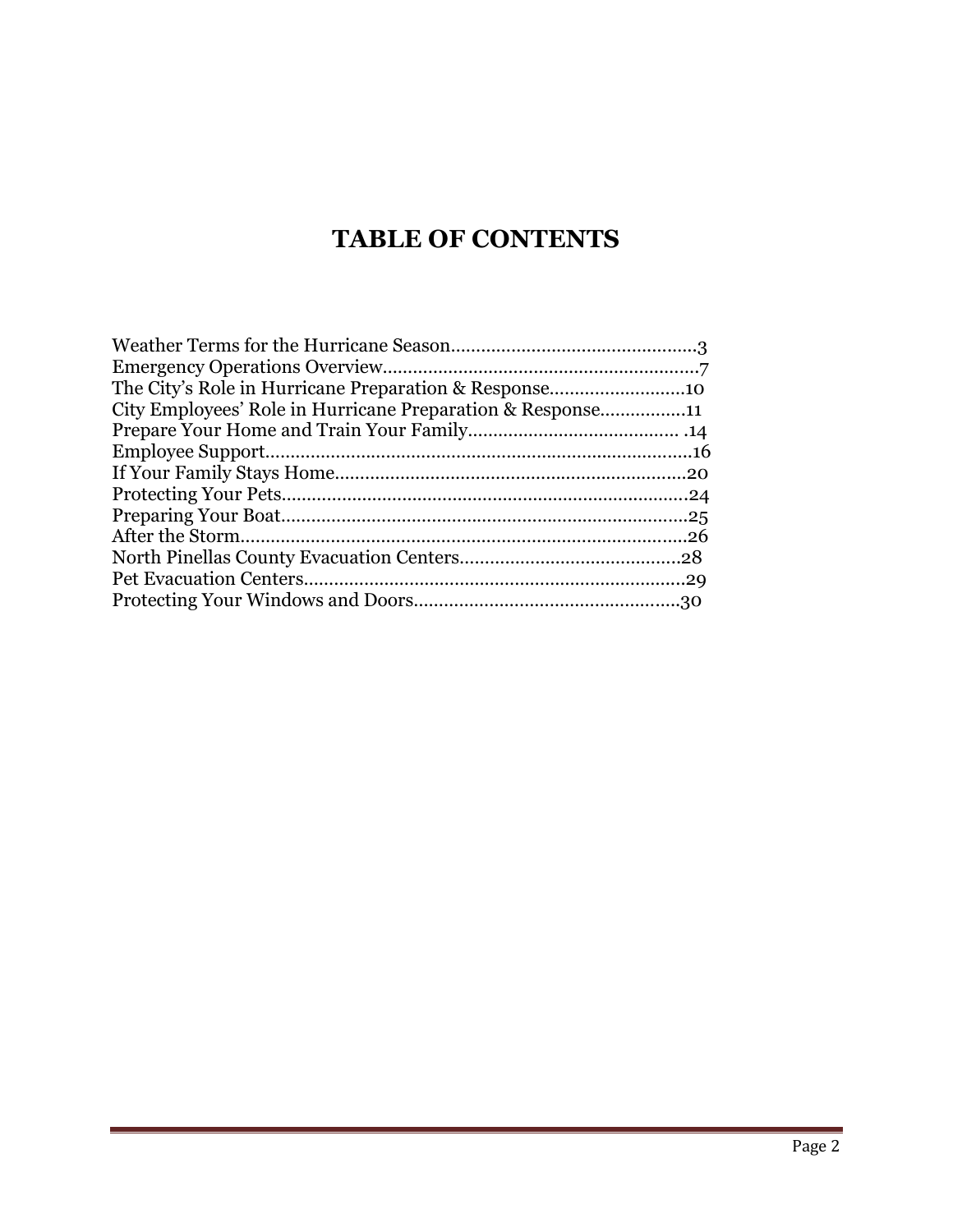# **Weather Terms for the Hurricane Season**

#### **Definitions**

*Tropical Depression –* A disturbance with a clearly defined low pressure area and a top wind speed of 38 miles per hour.

*Small Craft Advisory -* When winds reach-21-38 miles per hour (18-33 knots) or hazardous wave conditions threaten a coastal area, small craft operators are advised to remain in port and not venture into the open sea.

*Tropical Storm* – A distinct low pressure area well defined by a rotating circulation, with winds of 39-73 miles per hour.

*Hurricane* – When a tropical storm's constant wind speed reaches 74 miles per hour or greater, it is classified as a hurricane.

*Evacuation Order* – The most important instruction you will receive from local governmental officials, relayed over local radio and television stations. Once issued (an evacuation order is mandatory under law for residents of mobile homes and areas ordered to evacuate), gather your survival kit and leave immediately. If you live in a safe area, secure your home and be prepared to stay. Because of long evacuation times and the unpredictability of hurricanes, you may be ordered to leave before a warning is issued.

#### **Warnings**

*Tropical Storm Watch* **–** An announcement for specific areas that a tropical storm (or the potential of a newly developing storm) poses a threat to coastal areas, generally in 48 hours.

*Tropical Storm Warning* – A warning that tropical storm conditions, including possible sustained winds of 39-73 miles per hour, are expected in specific coastal areas within 36 hours.

*Hurricane Watch* – An announcement for specific areas that a hurricane or hurricane conditions pose a threat to a coastal area, generally within 48 hours.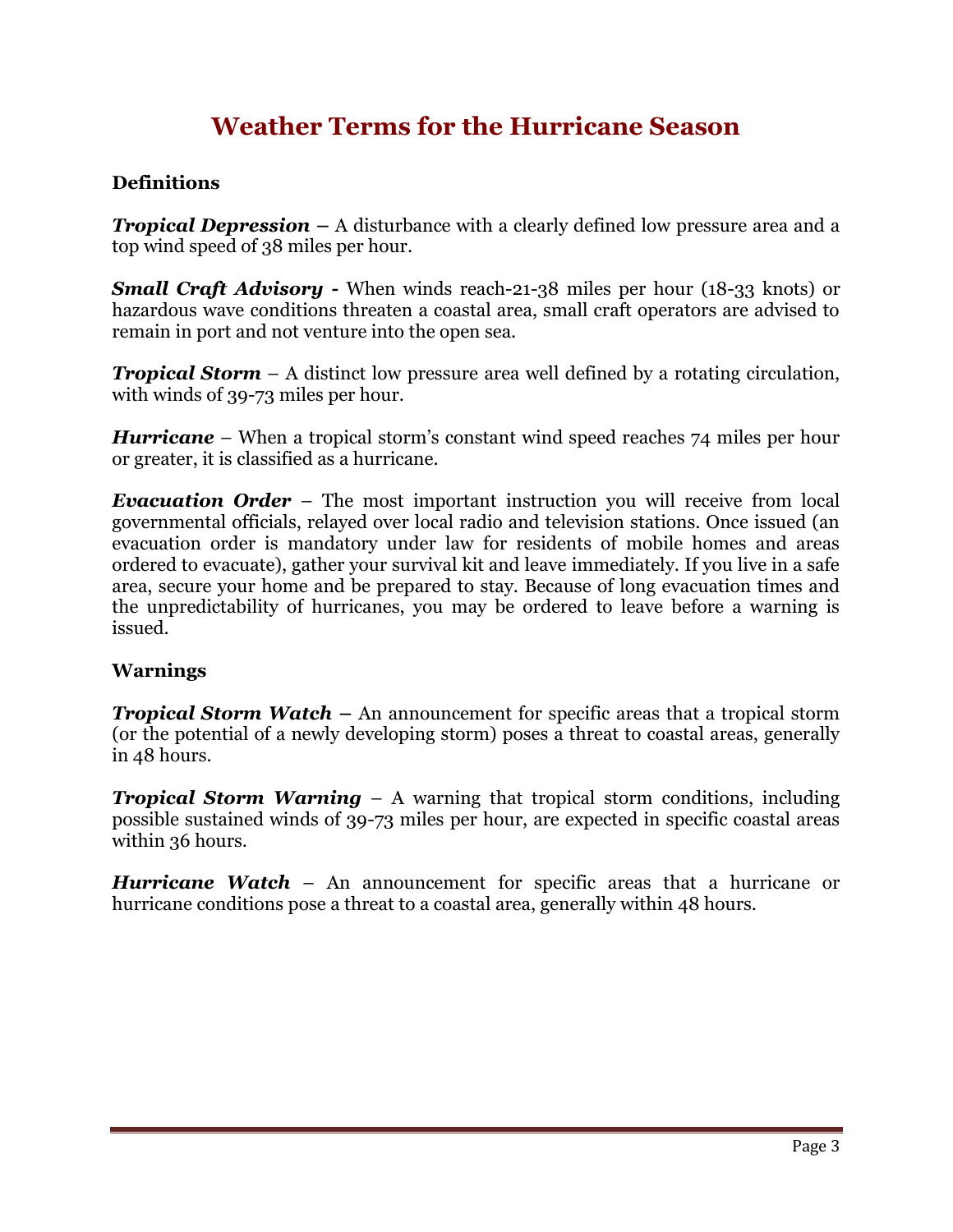*Hurricane Warning* – An alert that a hurricane is expected in a specified coastal area within 36 hours. When a hurricane warning is issued, all precautions should be completed immediately. If the hurricane's path is unusual or erratic, the warning may be issued only a few hours before the beginning of hurricane conditions.

### **Types**

*Landfalling* – A hurricane characterized by the track of its eye crossing from water to land and continuing inland, as in a storm striking the west coast of Florida from the Gulf of Mexico.

*Paralleling* – A hurricane characterized by the track of its eye approaching but not crossing the coastline, often moving parallel along the shore, yet producing significant hurricane hazards, as in a storm moving northwest along the west coast of Florida peninsula.

Exiting – A hurricane characterized by its return to open water after traversing a significant land mass, as in a storm entering the east coast of the Florida peninsula and exiting via the west coast.

#### **Hazards**

*Storm Surge –* The storm surge is by far the most dangerous of the three hazards, historically causing nine out of ten hurricanes- related deaths. Storm surge is a great dome of water that crosses the coastline near where the eye of the hurricane makes landfall. The maximum storm surge will be experienced south of where the eye of the hurricane makes landfall. This surge, when coupled with the breaking waves, will cause great destruction. The more intense the hurricane and the closer to perpendicular its track is in relation to the coastline, the higher the storm surge. Also affecting storm surge height is the water depth along a threatened coastline. Because of the high shoaling factor (shallow water and gradual slope of the Gulf bottom) off the West Central Florida coast, Pinellas County will receive higher surge heights than other areas.

*High Winds*- High winds will also render segments of the population vulnerable to a passing hurricane. This hazard applies to residents of structures unable to withstand the stress of hurricane-force winds, which are defined as winds with maximum sustained velocity exceeding 72 miles per hour. The National Weather Service recommends all residents of mobile homes evacuate to a more sound structure when threatened by a hurricane. High winds also impact the timing of the evacuation order since they arrive at the coastline several hours before the arrival of the eye of the hurricane. All evacuation activities must be completed prior to the arrival of sustained gale force winds (40 mph) with the awareness there will be significantly higher gusts. Additionally, tornadoes are often spawned during a hurricane storm event. Unlike the arrival of hurricane force winds, they will develop fast, inflict tremendous damage, and vanish quickly. It is impossible to predict tornadoes or where they will strike.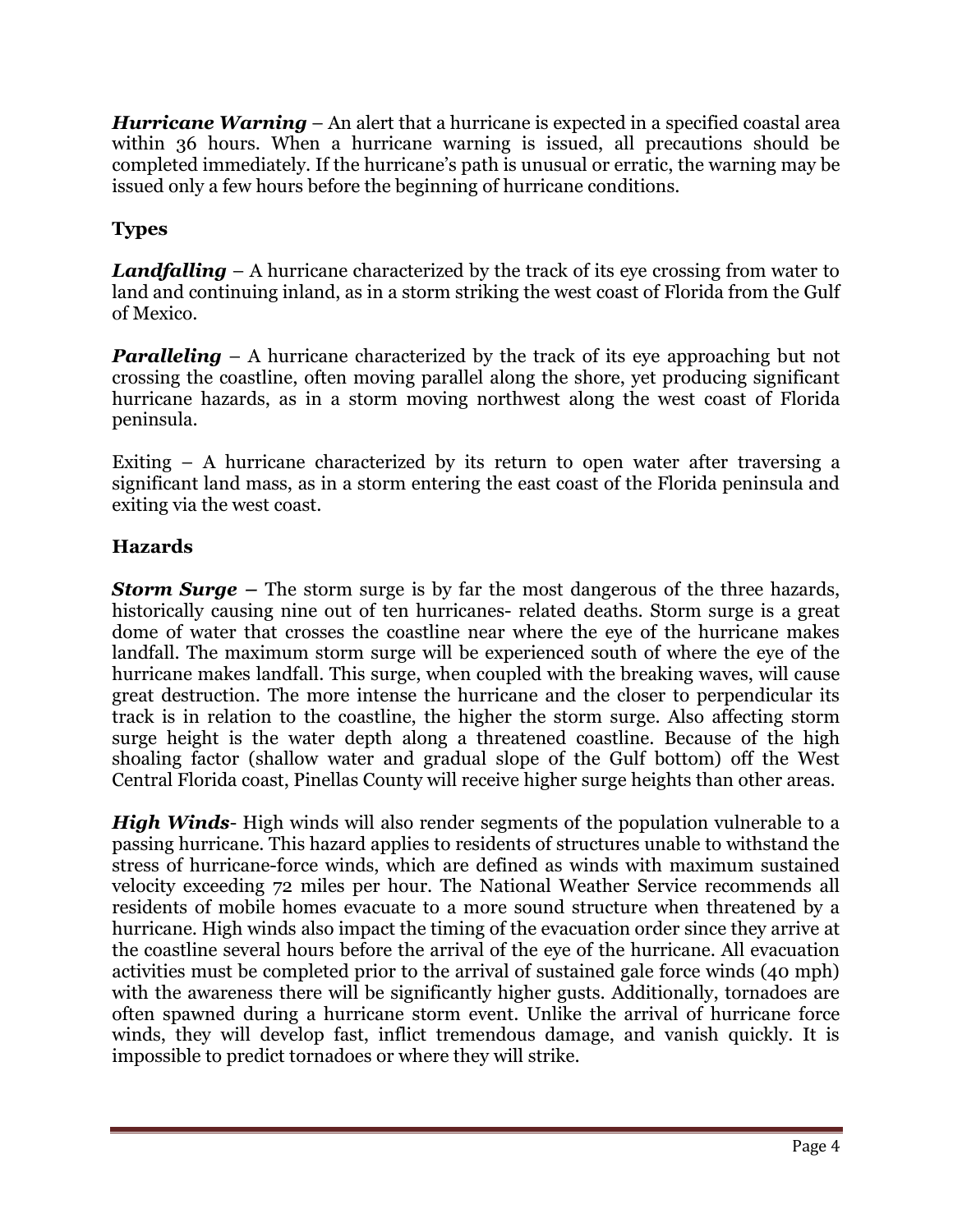*Rainfall*- Since the structure of every hurricane is unique; there is no way to determine the rate and distribution of the expected six to twelve inches of rainfall generally accompanying the storm. However, it is known that rainfall has only minor influence on the storm surge water levels. Rainfall in itself will not normally require the emergency evacuation of a large number of residents during the passage of a hurricane as does the storm surge, but it may cause the slowing of traffic or the severing of evacuation routes, adding critical hours to overall evacuation time. Hourly records of rainfall rates and accumulations for past hurricanes indicate that rates high enough to surpass drainage capabilities normally parallel in time the arrival of sustained gale force winds.

# **Categories and Damage Potential**

**Category 1** Winds 74-95 mph – Damage primarily to shrubbery, trees, foliage and unanchored mobile homes. No real damage to other structures. Some damage to poorly constructed signs. Storm 5 to 7 feet above normal. Flooding at barrier islands and lowlying coastal roads, minor pier damage, some small craft in exposed anchorage torn from moorings.

**Category 2** Winds 96-110 mph – Considerable wind damage to shrubbery, trees and foliage, some trees blown down. Major damage to exposed mobile homes. Extensive damage to poorly constructed signs. Some damage to roofing materials of buildings, and some window and door damage. No major damage to inland buildings. Considerable damage to piers, marinas and small craft in unprotected anchorage. Storm surge 7 to 12 feet above normal. Damage and flooding as described in Category 1.

**Category 3** Winds 111-130 mph – Foliage torn from trees, large trees blown down. Practically all poorly constructed signs blown down. Some damage to roofing materials of buildings, some window and door damage. Some structural damage to small buildings. Mobile homes destroyed. Storm surge 12 to 15 feet above normal. Serious flooding along barrier islands and coast, with larger structures being damaged and smaller structures destroyed by waves and floating debris.

**Category 4** Winds 131-155 mph – Shrubs and trees blown down. All signs blown down. Extensive damage to roofing materials, windows and doors. Complete destruction of mobile homes. Storm surge 15 to 20 feet above normal. Major damage to lower floors of structures near the coast or on barrier islands due to flooding, waves and floating debris.

**Category 5** Winds above 155 – Shrubs and trees blown down. Considerable damage to roofs of buildings. All signs down. Some complete building failure. Complete destruction of mobile homes. Storm surge greater than 20 feet above normal. Major damage to lower floors of all structures less than 15 feet above sea level and within 500 yards off shore.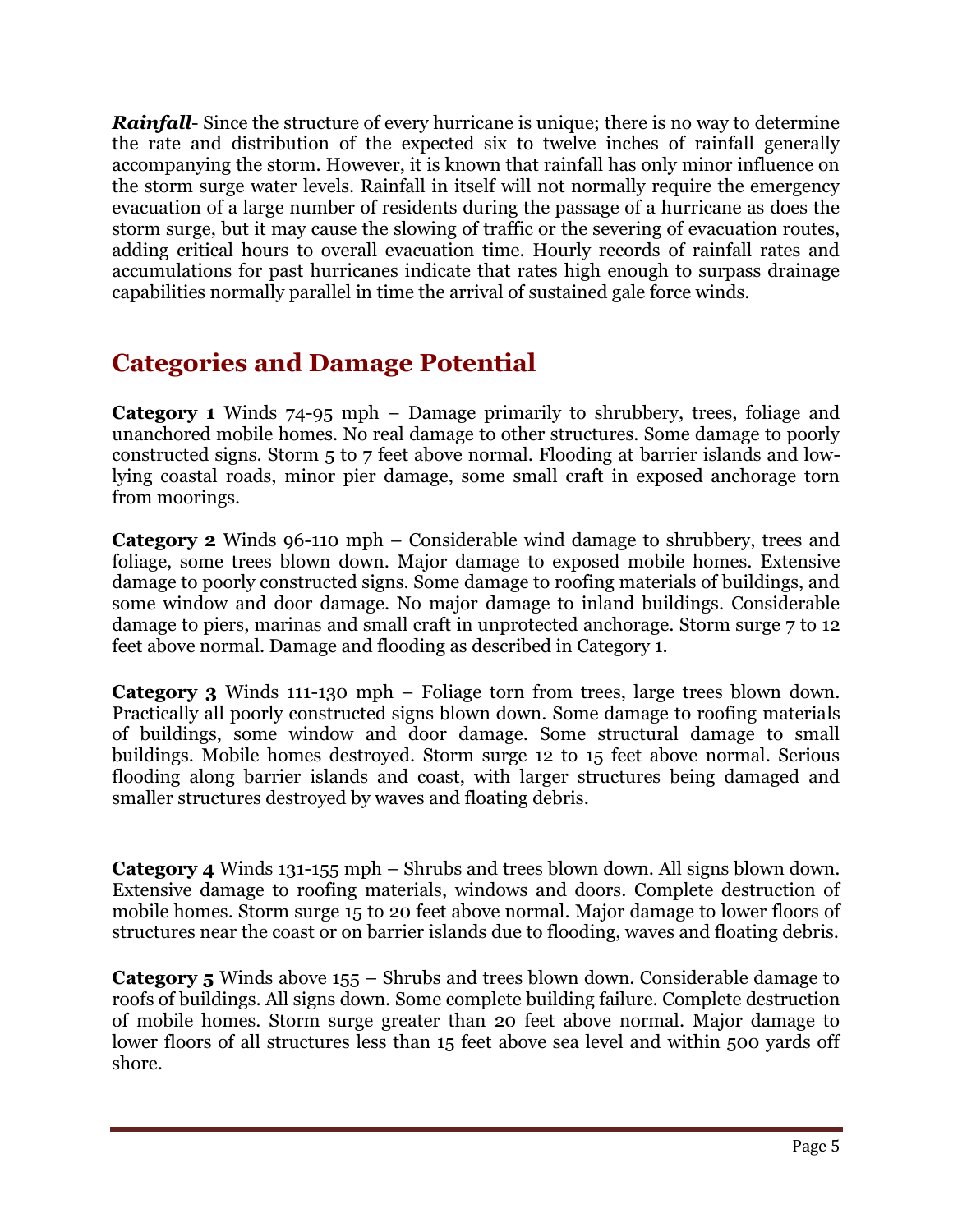

# **City Of St. Pete Beach**

Dear Employee:

Natural disasters are a fact of life. Hurricane season 2004 ended 124 lives and caused more than \$20 billion in damage across the state of Florida.

\_\_\_\_\_\_\_\_\_\_\_\_\_\_\_\_\_\_\_\_\_\_\_\_\_\_\_\_\_\_\_\_\_\_\_\_\_\_\_\_\_\_\_\_\_\_\_\_\_\_\_

For 44 days spanning August through September, not a moment passed without Floridians warily watching a storm, bracing for landfall, being battered or trying to recover. Many people lost friends, relatives, homes, jobs, cars and pets. Although Pinellas County did not suffer a direct hit from Hurricane Charley as predicted, we saw the devastation it caused and realized how lucky we were.

As City of St. Pete Beach employees, we face additional burdens during a disaster. We must provide emergency services to the community in addition to tending to our own needs and responsibilities. This means we have to be the best prepared citizens in the area.

This manual details your roles and responsibilities in the event of a hurricane. It also provides you with valuable information on how to ensure the safety of your family and property.

By planning ahead and making the commitment to work together, we can see ourselves and our residents through the devastation and hardship.

Yours truly,

*Alex Rey*

Alex Rey, City Manager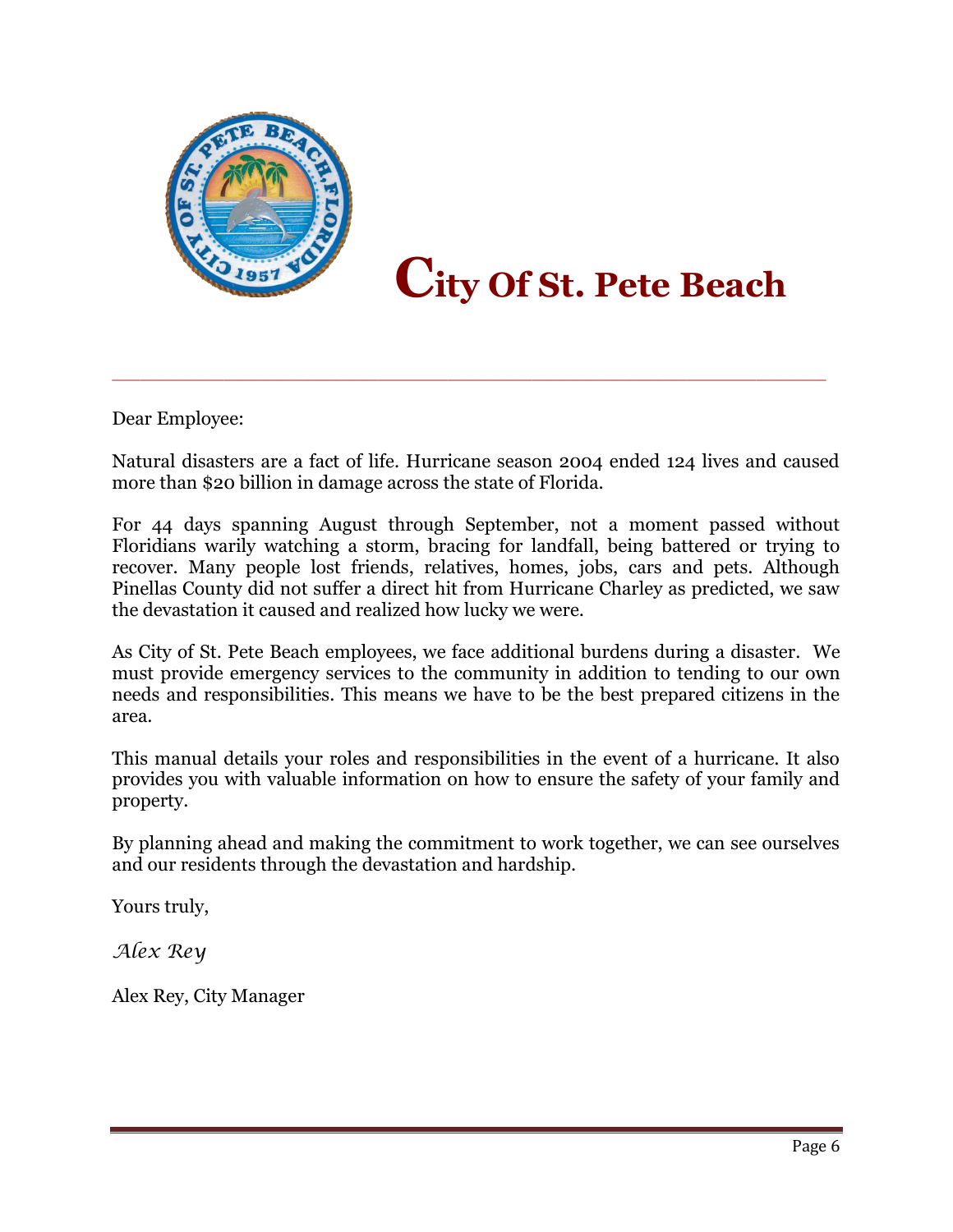# **Emergency Operations Overview**

# **Emergency Management Objectives**

The City of St. Pete Beach's Emergency Operations Plan establishes a framework through which the City may prepare for; respond to; recover from; and mitigate the impacts of wide range disasters that may adversely affect the health, safety or general welfare of the residents of the City. Emergency operations have been coordinated with Pinellas County Emergency Management to ensure a cooperative effort in the response to all aspects of potential disasters.

The objectives of the plan are to:

- a. Minimize suffering, loss of life, personal injury, and damage to property resulting from emergency and disaster conditions.
- b. Minimize disaster-related material shortages and service system disruptions that would adversely affect the residents and economy of the City.
- c. Provide immediate relief and enhance short-term and long-range recovery following a disaster.
- d. Provide training and support to enable City personnel to respond adequately to disaster situations.

# **Emergency Management Phases**

There are distinct phases of emergency management operations. City employees play a vital role in all of these phases:

- a. *Mitigation:* Mitigation activities are those that either prevent the occurrence of a disaster or reduce the community's vulnerability in ways that minimize the adverse impact.
- b. *Preparedness:* Preparedness activities are those that exist prior to a disaster and are used to support and enhance the emergency response. Planning, training and exercising are preparedness activities.
- c. *Response:* Response activities are designed to address the immediate and shortterm effects of a disaster. Response activities help rescue casualties and damage and to speed recovery. Response activities include direction and control, warning, and evacuation
- d. *Recovery:* Recovery activities involve restoring systems to normal. Short-term recovery actions assess damage and return vital life- supporting systems to minimum operating standards. Long-range recovery involves restoring quality of life to pre-disaster conditions or better. Recovery operations are further divided into three stages: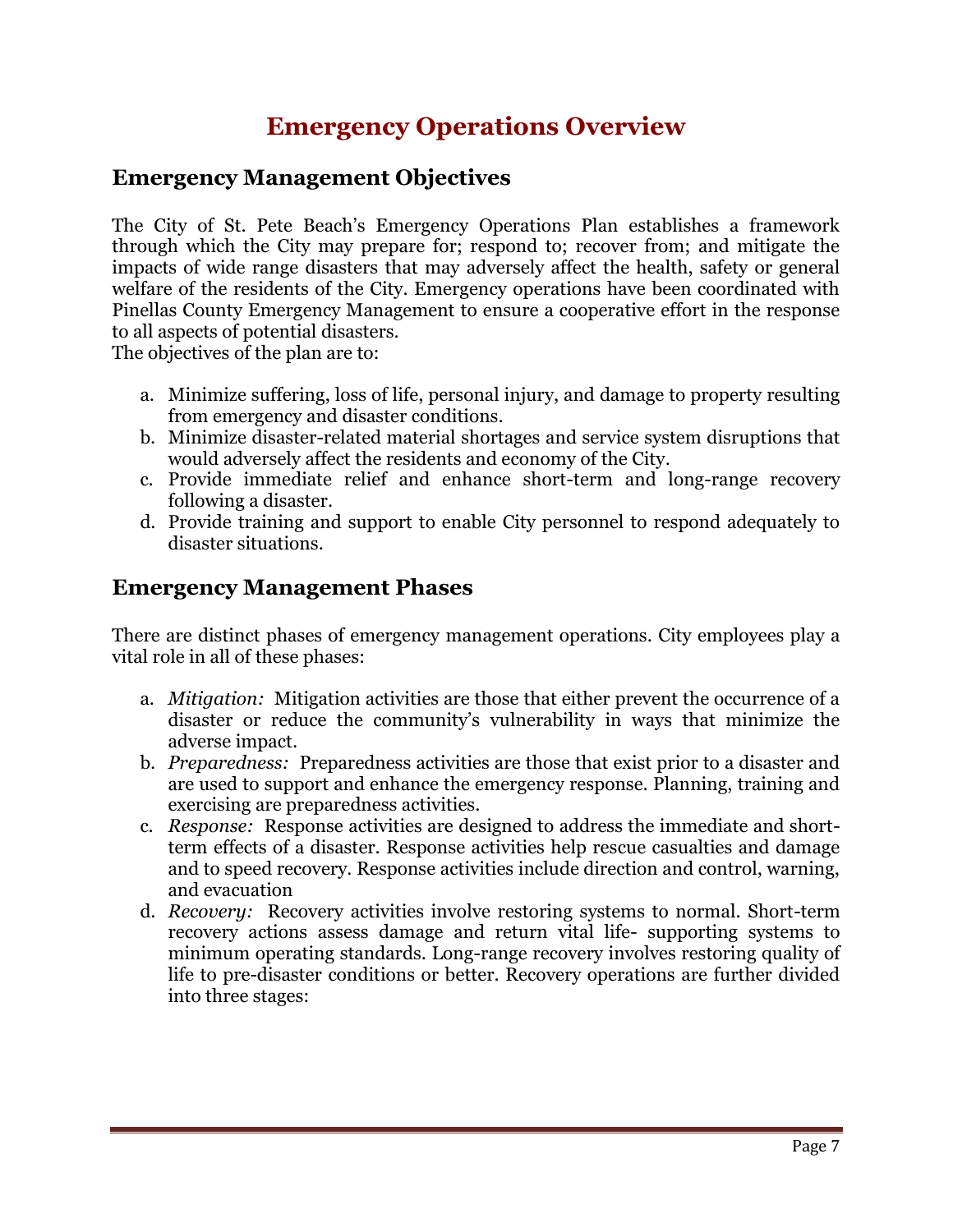# *Immediate Emergency Period*

The immediate emergency period begins immediately after the disaster and may extend for several days, depending on the size of the incident. Immediate emergency operations include:

- State of Local Emergency declaration
- Search and rescue
- Medical care of injured
- Security and traffic control
- Preliminary damage assessment
- Emergency debris clearance
- Priority restoration of services
- Emergency transportation
- Sheltering and mass feeding

# *Short-term Restoration Period*

The short-term restoration period may last from days to several weeks, depending on the size of the incident. Operations during this period include:

- Re-entry
- Detailed damage assessment
- Debris clearance and removal
- Disaster declaration
- Federal assistance programs
- Non-emergency restoration of services
- Resource distribution
- Temporary housing
- Emergency repairs
- Mass feeding
- Mass transportation

### *Long-range Restoration Period*

The long-range restoration period may continue for several months and possibly years, for example, Homestead, Florida. Long-range restoration includes:

- Disposal of debris
- Decisions on new construction codes and densities
- Economic impacts
- Public disaster assistance
- Mitigation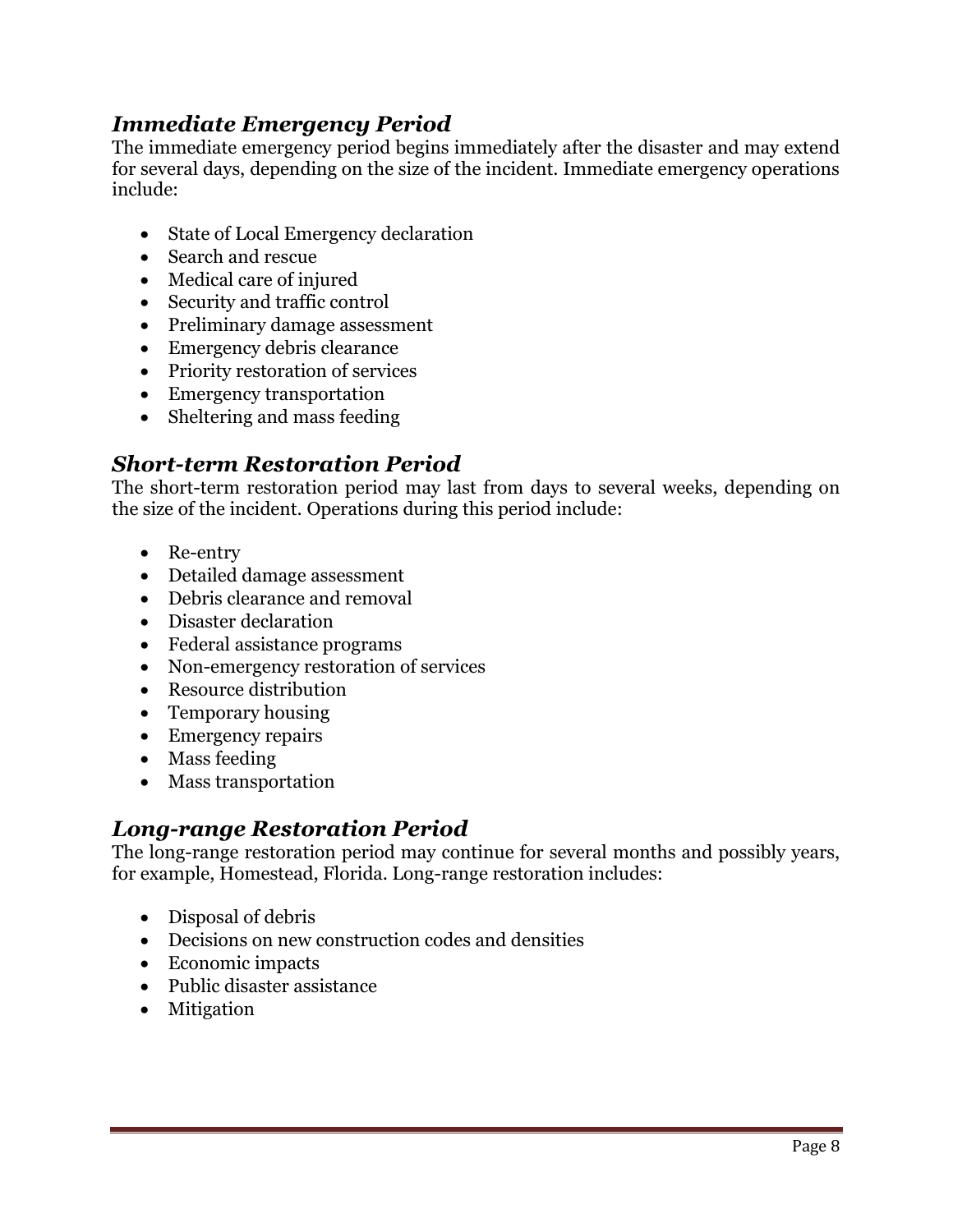# **State of Local Emergency**

Florida statues authorize the Mayor to declare a State of Local Emergency when conditions exist which adversely affect the health, safety or welfare of citizens, visitors or property within the City of St. Pete Beach. During a State of Local Emergency, five emergency ordinances may go into effect.

### **Evacuation City Ordinance**

Once a State of Local Emergency has been declared by the Governor or County Commission, an Evacuation Order Endorsement by the Mayor shall be enacted for the residents of the City of St. Pete Beach.

# **Curfew: Declare certain areas off-limits County Ordinance**

There shall be a general curfew throughout the City of St. Pete Beach; provided however, this shall not apply to regular members of law enforcement bodies. Regular employees of local industries, while traveling to and from their jobs are exempt, provided they have identification if stopped by any law enforcement personnel. In addition, the Sheriff's Department shall have the authority to declare certain areas of the city off limits to other than authorized personnel.

# **Regulation of use of Water County Ordinance**

It shall be unlawful for any person, firm, or corporation to use fresh water supplied by the Pinellas County Water System for any purpose other than cooking, drinking, or bathing.

# **Prohibition of price gouging and overcharging County Ordinance**

It shall be unlawful for any license of the City of St. Pete Beach to charge more than the normal average retail price for any merchandise sold during the State of Local Emergency. The average retail price, as used herein, is defined to be that price at which similar merchandise was being sold during the (90) days immediately preceding the State of Local Emergency.

# **Restriction on sale of alcohol, explosives, and combustibles County Ordinance**

No alcoholic beverage, explosives, or combustibles shall be sold within the City of St. Pete Beach.

All violations of emergency ordinances are second-degree misdemeanors, punishable by a fine of \$500 and/or imprisonment in the Pinellas County Jail for a period of sixty (60) days. Emergency ordinances shall be rescinded upon termination of the State of Local Emergency.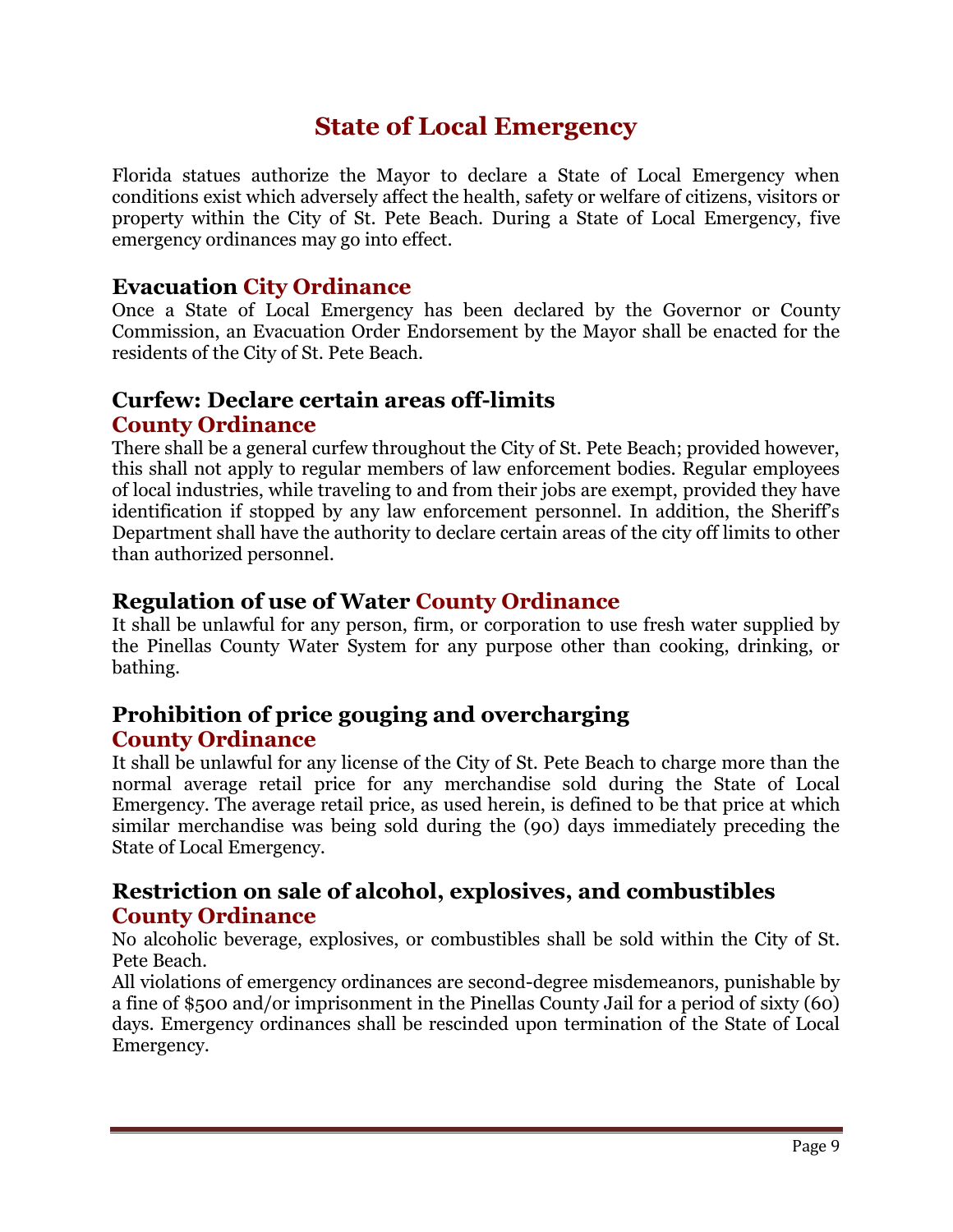# **The City's Role in Hurricane**

# **Preparation and Response**

When a hurricane threatens our area, the City is responsible for:

- a. Warning those who are in hurricane evacuation zones of the hurricane threat.
- b. Assisting all who evacuate to do so safely by controlling traffic and keeping the roads open.
- c. Ensuring that those citizens who have special needs, such as the ill and frail elderly and others needing assistance, are evacuated.
- d. Preparing all City facilities, utilities and personnel for the hurricane.
- e. Maintaining law and order before, during and after the storm by preventing looting, price gouging, acts of civil disobedience, and other actions harmful to the public.
- f. Ensuring accurate and timely information provided on where and how to obtain assistance and resources.
- g. Searching for and rescuing victims after the storm.
- h. Clearing all roads of debris to allow search and rescue, damage and needs assessment, utility system repair crews and relief personnel access to damaged areas.
- i. Coordinating all relief efforts in the City to include determining needs, warehousing, distributing food, supplies, and assigning volunteer relief workers as needed.
- j. Repairing and recovering all costs due to the storm from federal, state and local sources.
- k. Restoring and resuming government operations as soon as possible, i.e., payroll, Council meetings, and general city services.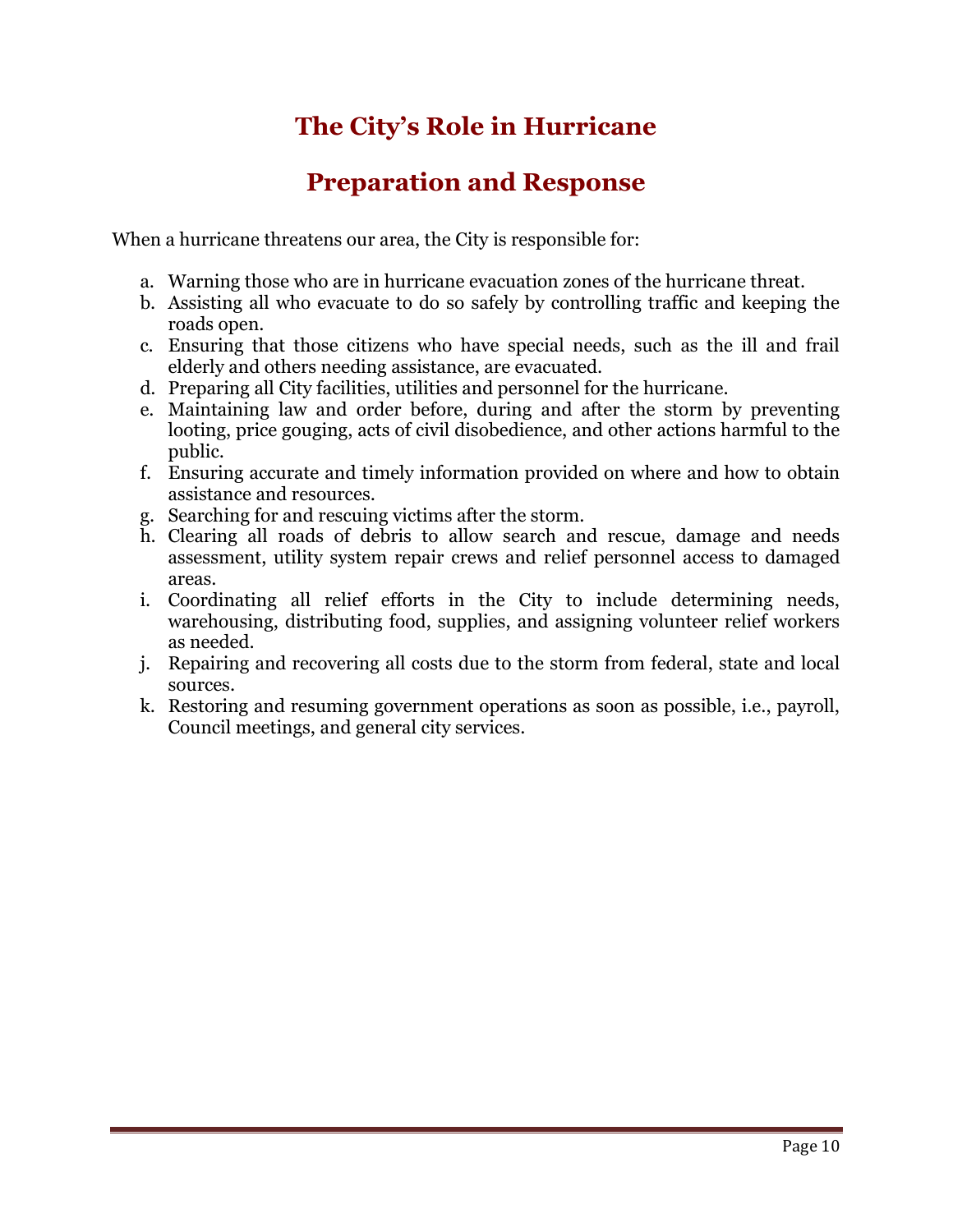# **City Employees' Role in Hurricane Preparation and Response**

# **Introduction**

During disaster operations, it will not be business as usual. Emergency operations' planning has identified the tasks that must be accomplished during a disaster. Many City employees will function in primarily their same role, but under a different supervisor and organizational command. Emergency operations will be coordinated by Department Operations Centers and the City's Emergency Operations Center (EOC). Other City employees may be performing tasks completely different from their regular assignments. For example, Recreation/Library personnel have been assigned to provide support for all City employees. Most of these special roles are assigned in advanced.

# **Preparation and Readiness**

It is important for City employees to remember that each weather situation is going to be unique and will require that decisions be based on each individual situation. It is important for all staff to remain flexible, as City Management must also remain flexible to best respond to each storm.

In the event that some City facilities are closed down, staff may be:

- a. Reassigned to another location.
- b. Under declared emergency conditions where certain employees are unable or not required to report to work due to an emergency, the City Manager or designee may declare an excused absence period and the City will pay the excused employee for their regular scheduled hours.

### **Employee Assignments**

**During occasions of local emergencies, all employees shall be required to perform emergency tasks which may result in extended work ours as well as extended periods of time away from family members**

Employee assignments shall be in accordance with each Department's emergency preparedness guide.

**It is the responsibility of the employee to make contact with their supervisor before the storm in order to get work assignment. Those who fail to do so will face termination.**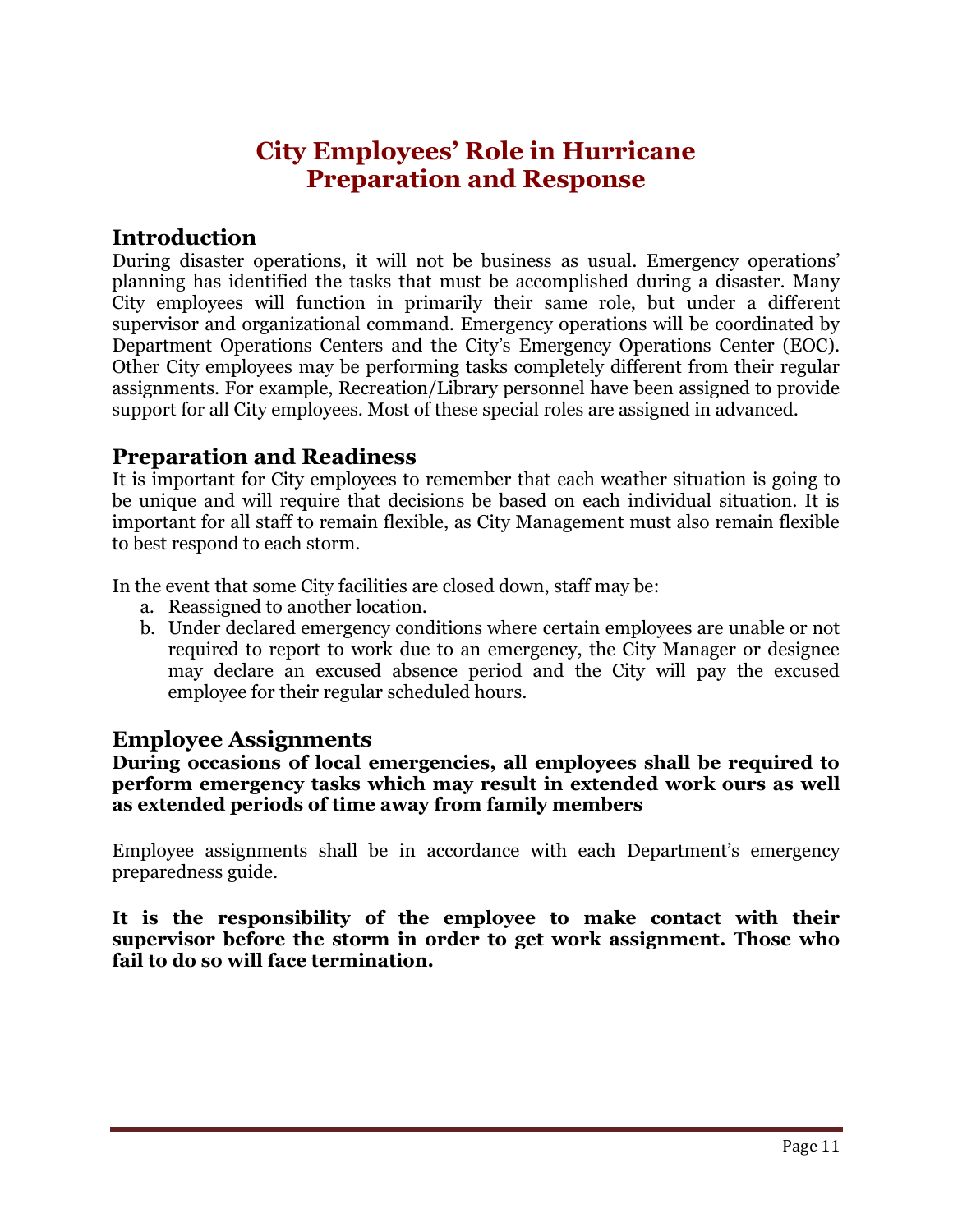# **Reporting to Work in Disaster Conditions**

# **Personal Reporting Requirements**

**Because every employee will be needed in the aftermath of a storm,** you must report to your assigned work area as specifically assigned by your department representative. If you cannot report because of damage or debris and telephones are working, you must call the number given to you by your supervisor. If telephones or radios are *not* working and you cannot get to your normally assigned workplace, you must report to the nearest City of St. Pete Beach Fire Station for instructions.

You should ensure that you have a current City of St. Pete Beach photo ID card to allow you entry into restricted areas or back into the county. Instances or personnel not reporting for work will be examined on a case-by-case basis afterward.

Keep in mind that City locations or facilities may be unsafe and uninhabitable; therefore, the above reporting location may change. If a pre-designated site is unavailable, information will be provided at the site directing you to the new location. If you are unable to report to a designated site, report to the nearest St. Pete Beach Fire Station.

### **Scheduling**

During emergency operations, you will be scheduled by your supervisor to work additional hours as described in each Department's Disaster Preparedness Plan. This scheduling may continue for an extended period of time. Shifts will be implemented at times to allow both shifts daylight times to make repairs or clean-up their homes.

# **What to Bring with You**

When reporting for duty during emergency operations, you should bring the following supplies:

- Uniforms for three days (ID applicable)
- Comfortable Clothing for three days
- Extra shoes and socks
- Rain gear
- Toiletries toothbrush, soap, deodorant, etc.
- Hand and Bath towels
- Flashlight and extra batteries
- Food supply for three days
- Water and snack foods, i.e., crackers, candy, raisins, granola bars
- Sunscreen
- Medications
- Insect repellant
- Cash
- Pillow and blanket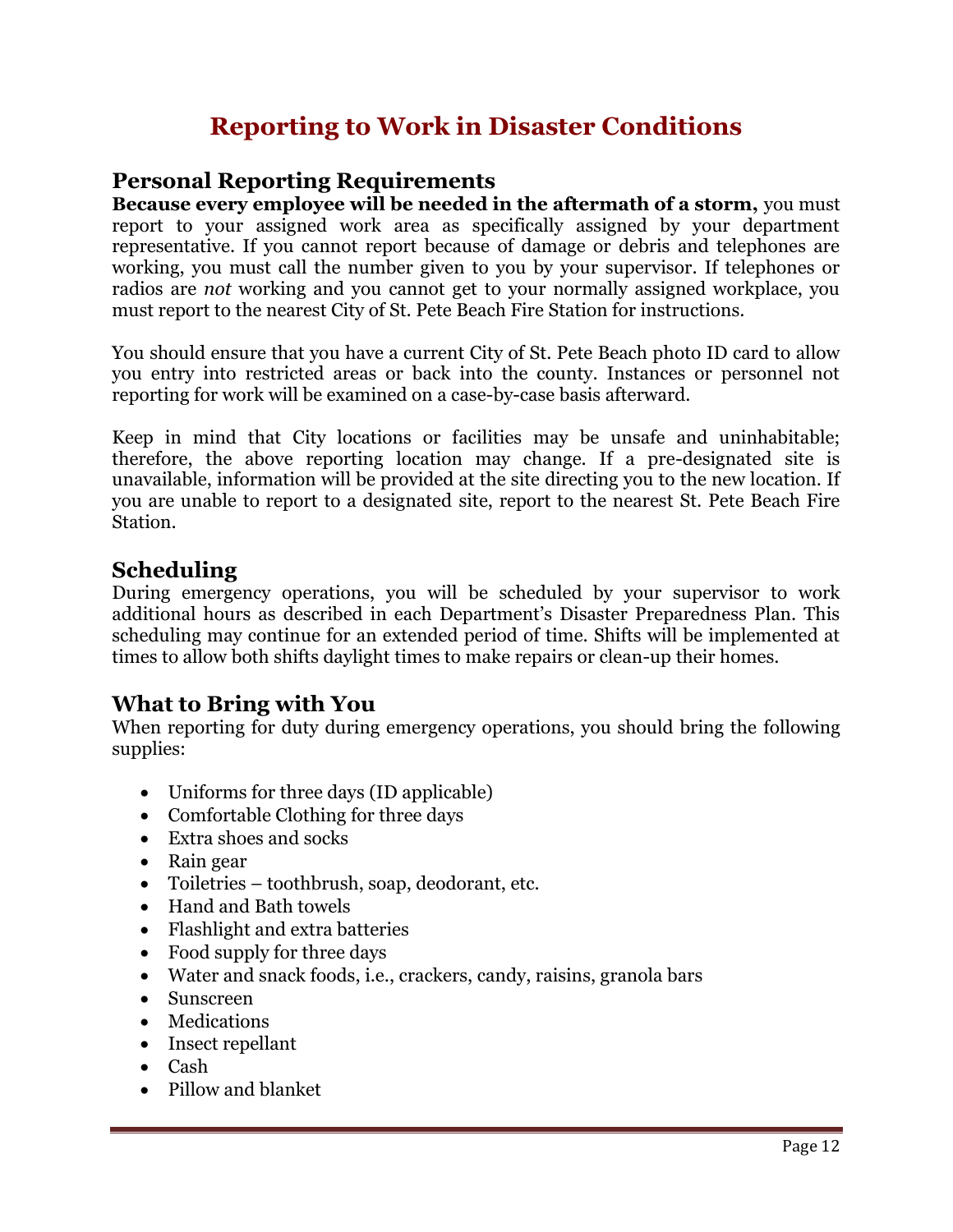- City Identification
- Any special dietary foods you may need

When planning meals, please take into consideration that the nature of your duties will most likely be more strenuous than normal. It is recommended that you plan high calorie, high protein, and balanced meals. Some suggestion meals are:

- Canned spaghetti and meatballs
- Canned beef stew
- Canned chicken with tortillas and refried beans
- Canned Ravioli
- Canned chicken and dumplings

With each of these main dishes it is important to remember fresh fruits and vegetables as well as bread and crackers. These foods will stay fresh when not refrigerated for at least three days. Do not bring food that requires refrigeration.

# **What You Should Expect**

It will not be business as usual. You may not be doing the things you usually do at your job. Each department will be assigned specific tasks and that will mean you will be doing whatever is necessary to care for and protect our citizens. Direction will be administered from the EOC (Emergency Operations Center). You should dress appropriately to fulfill whatever role you may be assigned.

You may be working under a different table of organization. People to whom you now report may not be the people whom you are assigned during an emergency. Likewise, if you have supervisory responsibilities, you may have different people under your supervision.

Residents will depend on us to deliver support and service in a timely and organized manner. We will do everything possible to meet those expectations.

Expect to remain on duty until you are released by your department director or designee. This makes it especially important for you to prepare your family to give both you and them peace of mind.

The City will do all that is possible to assist you in contacting your family to ensure their safety.

The City will attempt to store food supplies during the hurricane season. Such supplies will be made available to each department to supplement each employee's personal three-day supply. Employees should not expect a meal at the beginning of their shift. Meals will be provided only to employees assigned to work functions. Employees are reminded to bring a complete non-perishable three-day food supply when reporting to work associated with weather emergencies.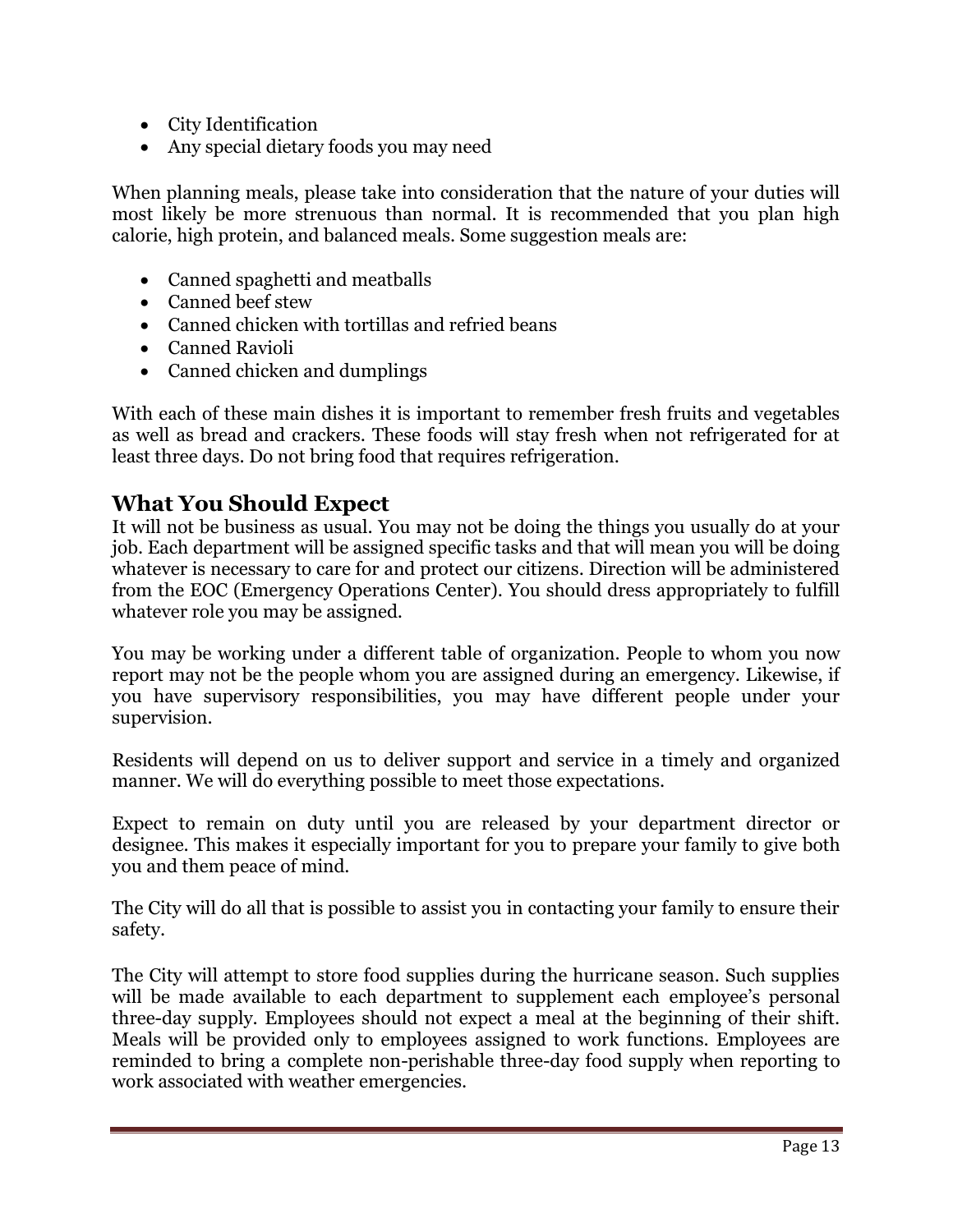# **Prepare Your Home and Train Your Family**

Participate in preparedness training by reading this handbook and viewing emergency preparedness materials. The Pinellas County Hurricane Guide contains evacuation areas and routes, shelter information and preparedness tips.

# **Develop a Family/Home Preparedness Plan**

You'll feel better knowing your family is prepared for the storm. Start considering the following right away:

- Stock emergency supplies.
- Establish an out-of-state contact; someone that all family members can call should you be separated.
- Prearrange child-care and elder-care with relatives or friends for times you may be called for disaster duty.
- Make sure your home is secure as possible. Clear your yard of loose objects, and think about where you will place loose objects such as lawn furniture, barbeques, garbage cans, etc.
- Prepare windows, doors, garage doors, and secure or remove awnings. Keep trees trimmed during hurricane season. Do not trim immediately before a storm when there is no debris pickup. Pools should not be drained; however, lowering the level by one foot is recommended. Secure your boat early.
- Show a responsible person in your household how and when to shut off water, gas and electric.
- Plan how your family would stay in contact if separated. Identify two meeting places outside your home where your family would meet. Select a relative or friend out of the area that family members can call if separated. Also keep a list of important telephone numbers with you.
- If you live in an evacuation zone, make sure you have a plan as to where you will evacuate. Do not try to take all your valuables with you (photo albums, baby pictures etc.) Take a few things that remind you of the past and most cherish. Be sure to inform your supervisor of a number where you can be reached. Be sure to tell your neighbor and relative your plan and how to reach you so that they will know you are safe. If you would like evacuation zone information, please contact the fire department.
- Should your home be uninhabitable following the storm, plan for an alternative shelter, this also applies to your child care providers who may be affected by the storm.
- If you or your family are on medication, make sure you have a sufficient supply to last several weeks after the storm. Ask your doctor for an extra prescription during the hurricane season. Following a major storm, it may be extremely difficult to find a local pharmacy that is open and your doctor may have left town.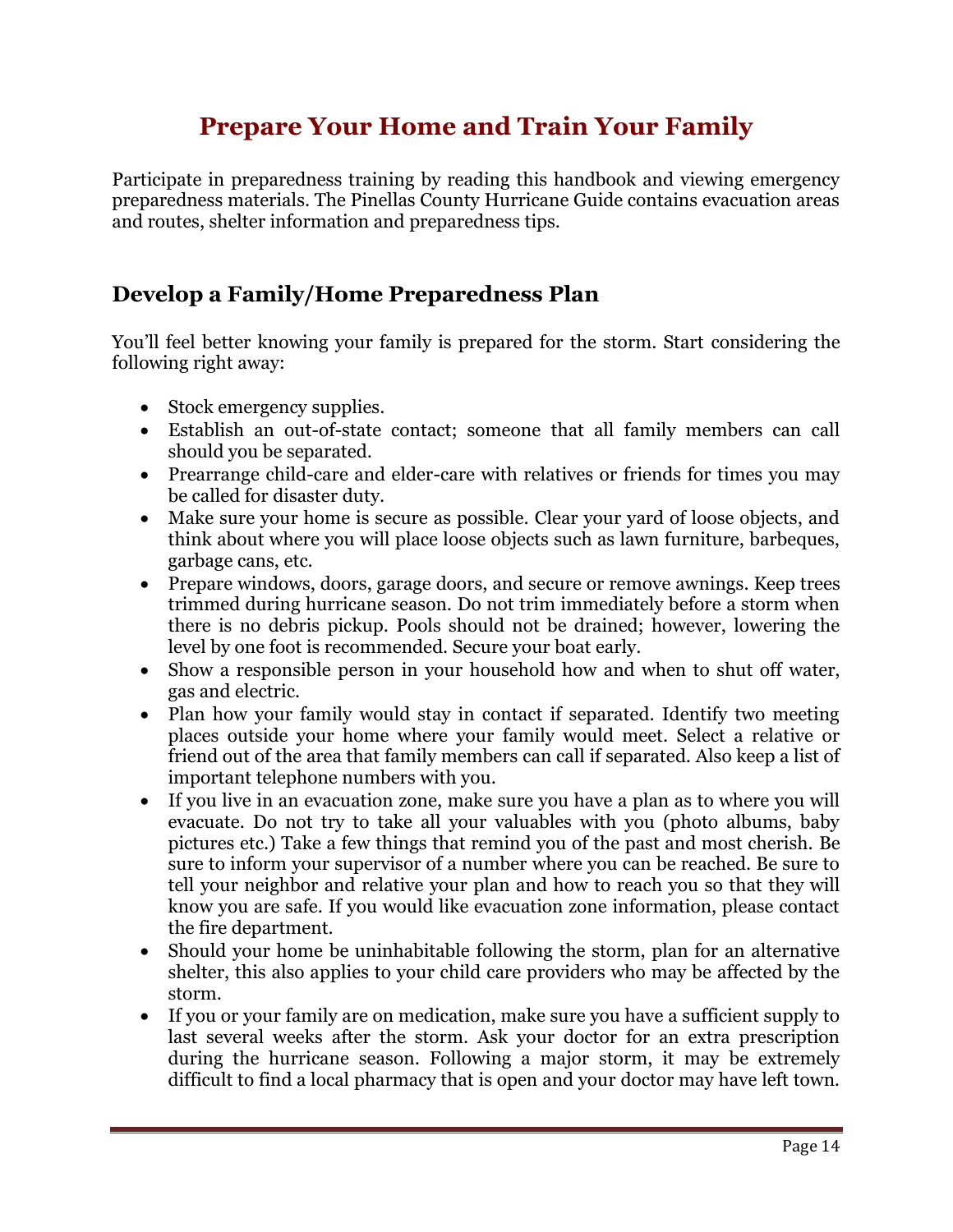In addition, if anyone in your household is on oxygen, be sure to prepare for a possible electrical outage and have extra tanks on hand.

- Think about your pets. Pets cannot be taken to most shelters. Think of alternatives before a hurricane strikes. Check with your vet regarding special animal shelters. If you must leave them, make sure they have sufficient food and water and are in a protected part of the house.
- Read through your homeowner's or renter's insurance. Make sure you know what is covered and what is not covered. Talk to your agent if you have any questions. Flood insurance and (usually) homeowner's insurance does not cover house elevation. Finally, make sure your insurance papers are available following the disaster.
- Top off gas tanks in all City and personal vehicles.
- Make sure you have extra batteries for your radio and flashlights. Have a supply of such things as nonperishable food, water, insect repellant and other necessities.
- Plan for storage and access to all your personal papers and policies. Make duplicates. Prepare a hurricane file box or folder for papers you will need immediately and place other valuable documents somewhere hurricane proof, such as a safe box or other secure location like a desk drawer at work.
- You will need money. Take your check book, ATM and credit cards. Get cash from the ATM before the storm as machines and banks may be closed for some time afterward. Keep those credit cards in a safe place and give a lot of thought before using them. If you, or your spouse is suddenly without a job because of a disaster, you must consider how soon you will be able to repay debt.

# **If You Must Evacuate**

- Take your hurricane survival kit with you!
- Take important papers with you, including your driver's license, special medication information (particularly if you require medication or have a chronic illness0, insurance policies and property inventory.
- Let friends and relatives know where you are going.
- See if neighbors are in need of assistance before you leave.
- Lock windows and doors.
- Turn off electricity at the main breaker.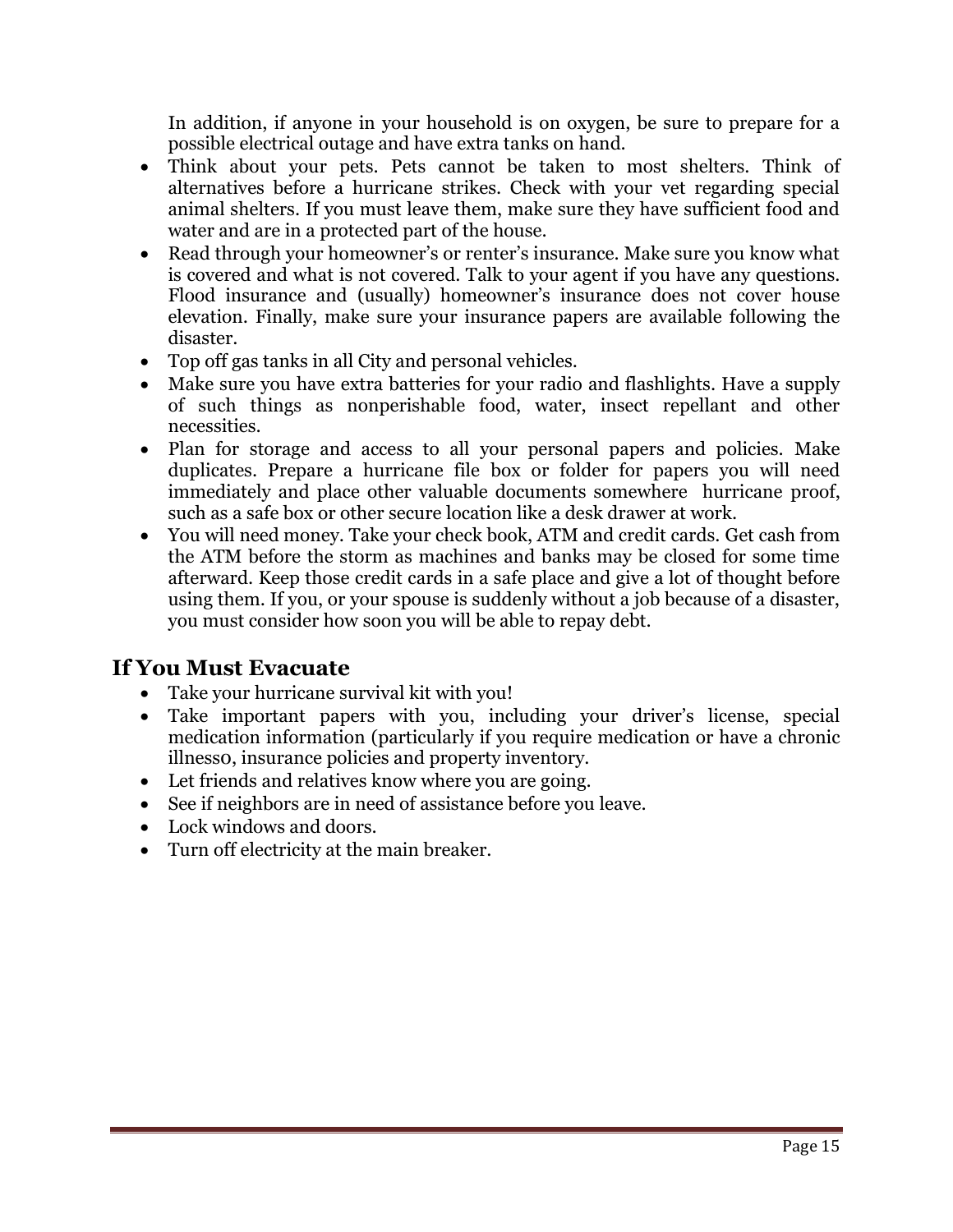# **Employee Support**

# **Introduction**

The City will assist you during emergency operations to the extent possible with the limited resources that may be available. **We recommend you make provision for your family out of the affected area before the storm.**

### **Sheltering**

You may wish to select any of the following alternatives for your family:

- Evacuate the area
- Stay with family and friends
- Develop a host home program with another employee's family to provide safe shelter in a non-evacuation zone
- Stay at an evacuation center or a Red Cross shelter close to home

#### **Dependent on storm conditions and damage to the facility, the Recreation Center may be open as a shelter facility for employee's families after the storm**.

You must decide where your family will be the most comfortable. Evacuation centers and Red Cross shelters will be crowded and noisy. Water supplies and sanitation service will be greatly affected in severe storm.

### **Supplies and Meals**

The Recreation Director, as the City's Logistics Officer, is responsible for managing food services for City employees during a disaster.

### **Childcare**

**The City of St. Pete Beach will NOT have provisions for childcare service for working employees.** 

### **Paychecks**

The Finance Department has a plan to ensure that City employees continue to receive pay.

### **Pets**

Most shelters will not take pets. Please make arrangements to shelter your pet at a pet evacuation center. See page (29)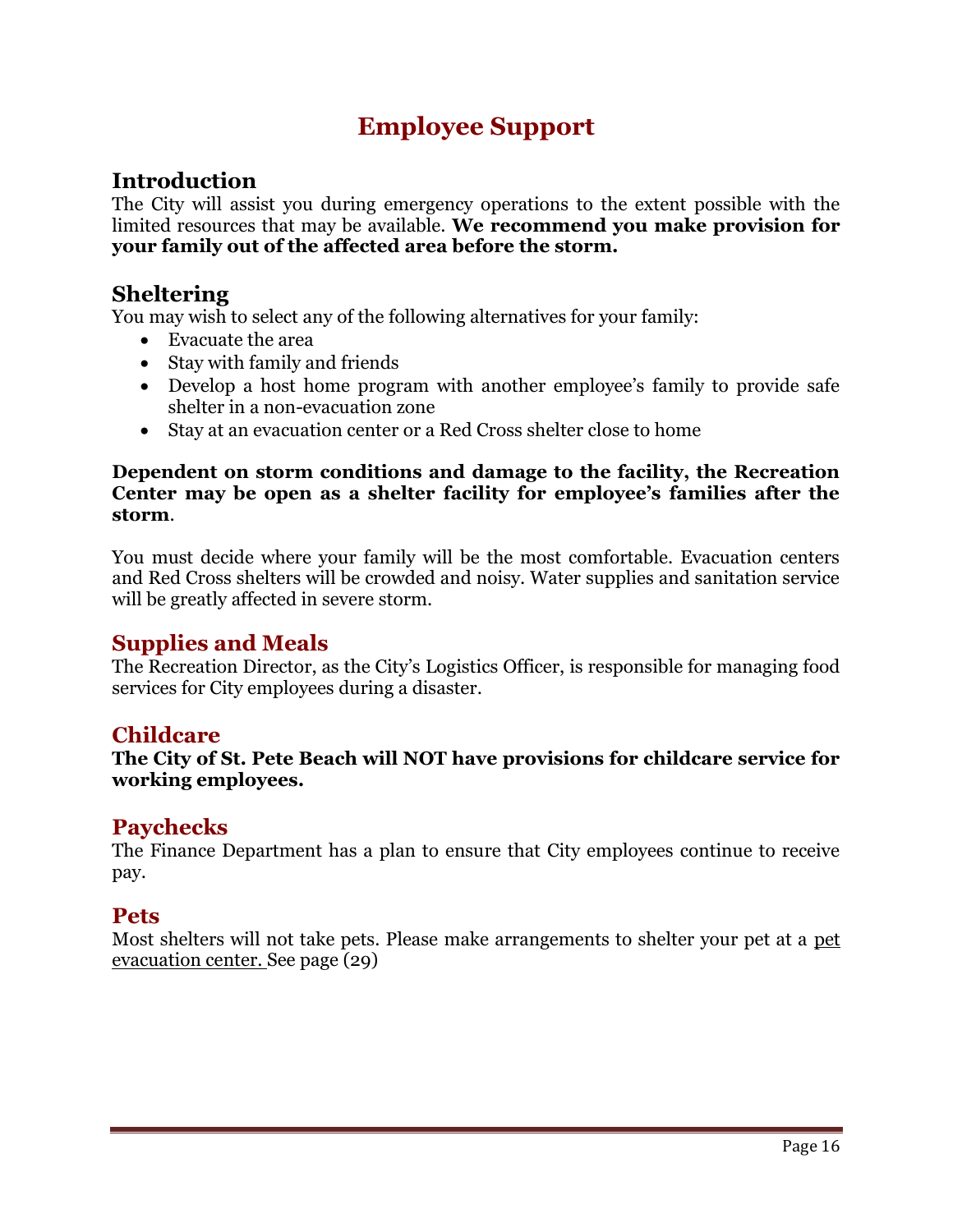# **Items needed if you decide to go to an Evacuation Center/Red Cross Shelter or if your Family Stays Home**

### *Food and Utensils*

- $\Box$  Food: Nonperishable, needing little or no cooking; high nutrition type with little waste
- $\Box$  Heating source, such as camp stove or canned heat stove, extra fuel (if you decide to stay home)
- $\Box$  Eating and drinking utensils (non-breakable)
- $\Box$  Bottle and can openers
- $\Box$  Water, one gallon per day, per person
- $\Box$  Salt, pepper and sugar
- Snacks

#### *Clothing and Bedding*

- $\Box$  At least one change of clothing per person
- $\Box$  Sturdy work clothes
- $\Box$  Sturdy shoes and extra socks
- Extra underwear
- $\Box$  Outerwear: rain gear, coats, jackets, boots, ponchos
- Pillow
- Sleeping bag or two blankets per person

#### *Communication, Lighting, Safety*

- □ Battery-operated radio
- $\Box$  Extra batteries
- □ Flashlights
- $\Box$  Matches (in waterproof container)
- Work Gloves
- □ Whistle
- $\Box$  Map of the area (for locating shelters)
- Compass

#### *Personal Items*

- Washcloth and towel
- $\Box$  Reading and Writing materials
- □ Sewing Kit
- □ Soap, toothbrush, toothpaste, deodorant
- $\Box$  Small toys and books for children
- $\Box$  Hair care items
- $\Box$  Insect repellant and insecticide
- Mirror
- Contact lens solution
- $\Box$  Dentures
- □ Shaving Kit
- $\Box$  Sanitary napkins and tampons
- $\Box$  Extra set of car and house keys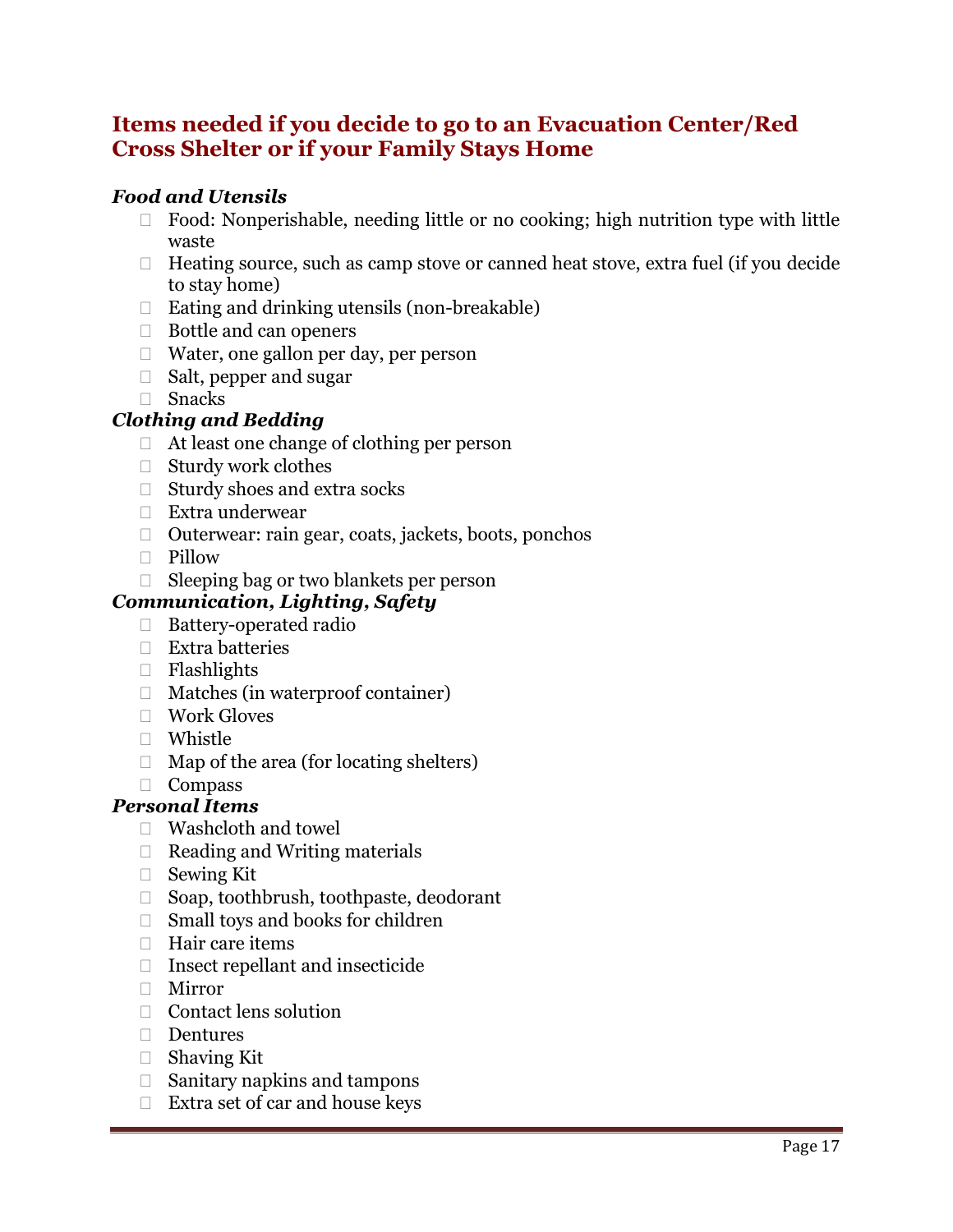#### □ Sunglasses

#### *Baby Supplies*

- $\Box$  Clothes, diapers
- Milk or formula
- $\Box$  Powders, creams or ointments, baby wipes
- Bottles and nipples
- □ Small toys
- $\Box$  Portable crib, sheets, blankets, rubber pads
- $\Box$  Medication/prescriptions

#### *Additional Items*

# **Emergency Checklist**

#### *Papers and Valuables*

- Social Security cards
- □ Birth Certificates
- □ Marriage and death records
- □ Driver's license
- Cash and credit cards
- Wills
- $\Box$  Insurance policies
- □ Deeds
- □ Stocks and bonds
- $\Box$  Savings and checking account books and account numbers

**\_\_\_\_\_\_\_\_\_\_\_\_\_\_\_\_\_\_\_\_\_\_\_\_\_\_\_\_\_\_\_\_\_\_\_\_\_**

\_\_\_\_\_\_\_\_\_\_\_\_\_\_\_\_\_\_\_\_\_\_\_\_\_\_\_\_\_\_\_\_\_\_\_\_\_\_\_\_

- $\Box$  Inventory of household items (photos preferred)
- $\Box$  Small valuables: cameras, watches, jewelry etc.

#### *Medical/First aid Supplies*

- □ Medication, prescriptions
- $\Box$  Physicians phone number
- $\Box$  Sterilize gauze pads
- $\Box$  Hypoallergenic adhesive tape
- □ 2-inch and 3-inch sterile roller bandages
- □ Scissors, tweezers, needle
- Moistened towelettes
- Antiseptic
- □ Thermometer
- Petroleum Jelly or lubricant
- $\Box$  Assorted sizes of safety pins
- $\Box$  Cleansing agent/soap
- Sunscreen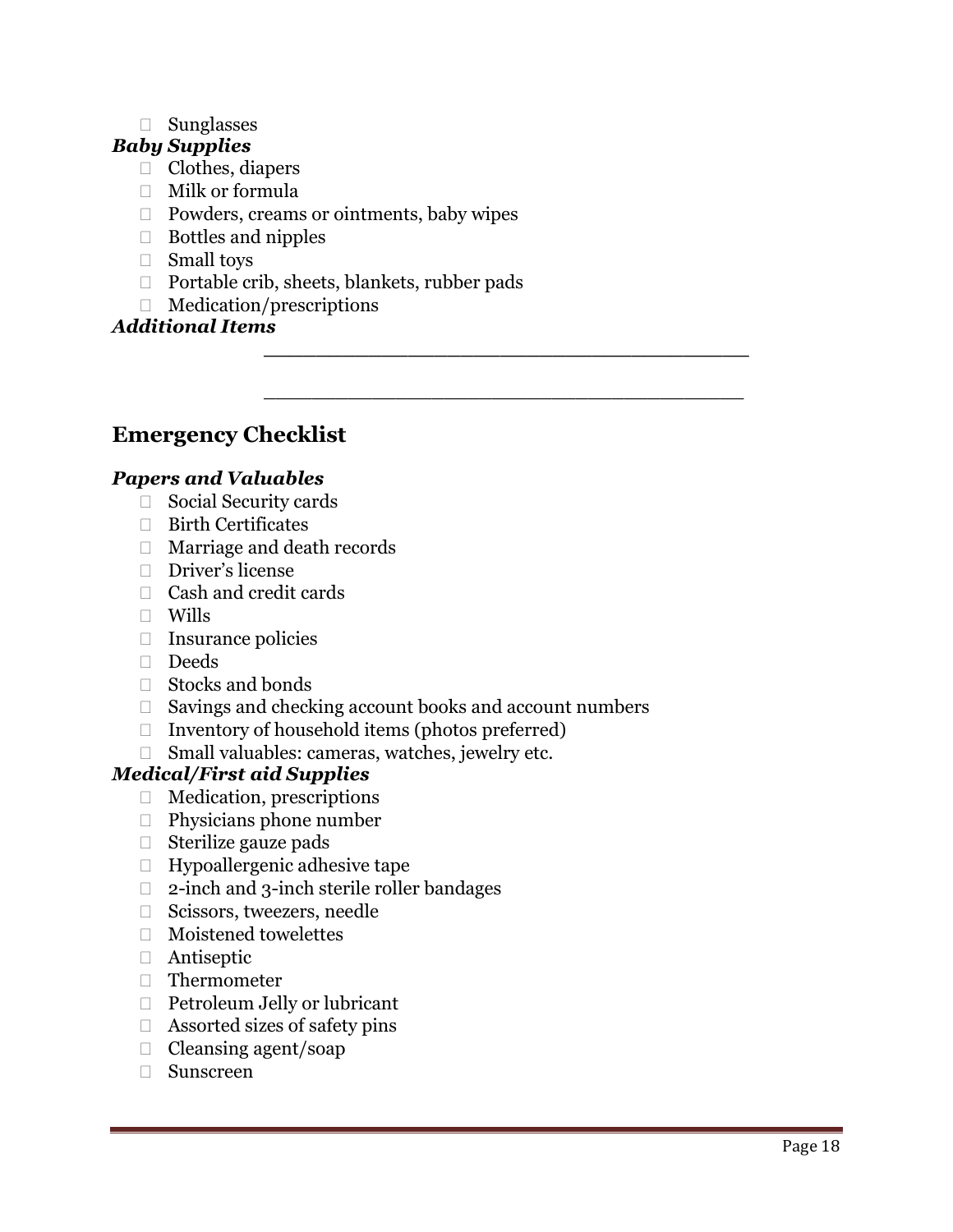#### *Additional Items*

#### *Non-Prescription Drugs*

- □ Pain reliever
- Anti-diarrhea medication
- Antacid (stomach upset)
- □ Syrup of Ipecac
- Laxative

#### *Car Kit*

- $\Box$  Battery-powered radio and extra batteries
- □ Flashlight and extra batteries
- Blanket
- □ Booster Cables
- Fire Extinguishers (5-pound, A-B-C type)
- First-aid kit and manual
- Bottles water and nonperishable high-energy foods

\_\_\_\_\_\_\_\_\_\_\_\_\_\_\_\_\_\_\_\_\_\_\_\_\_\_\_\_\_\_\_\_\_\_\_\_\_\_\_\_\_\_\_\_\_\_\_ \_\_\_\_\_\_\_\_\_\_\_\_\_\_\_\_\_\_\_\_\_\_\_\_\_\_\_\_\_\_\_\_\_\_\_\_\_\_\_\_\_\_\_\_\_\_\_

- Maps
- Shovel
- $\Box$  Tire repair kit and pump
- Flares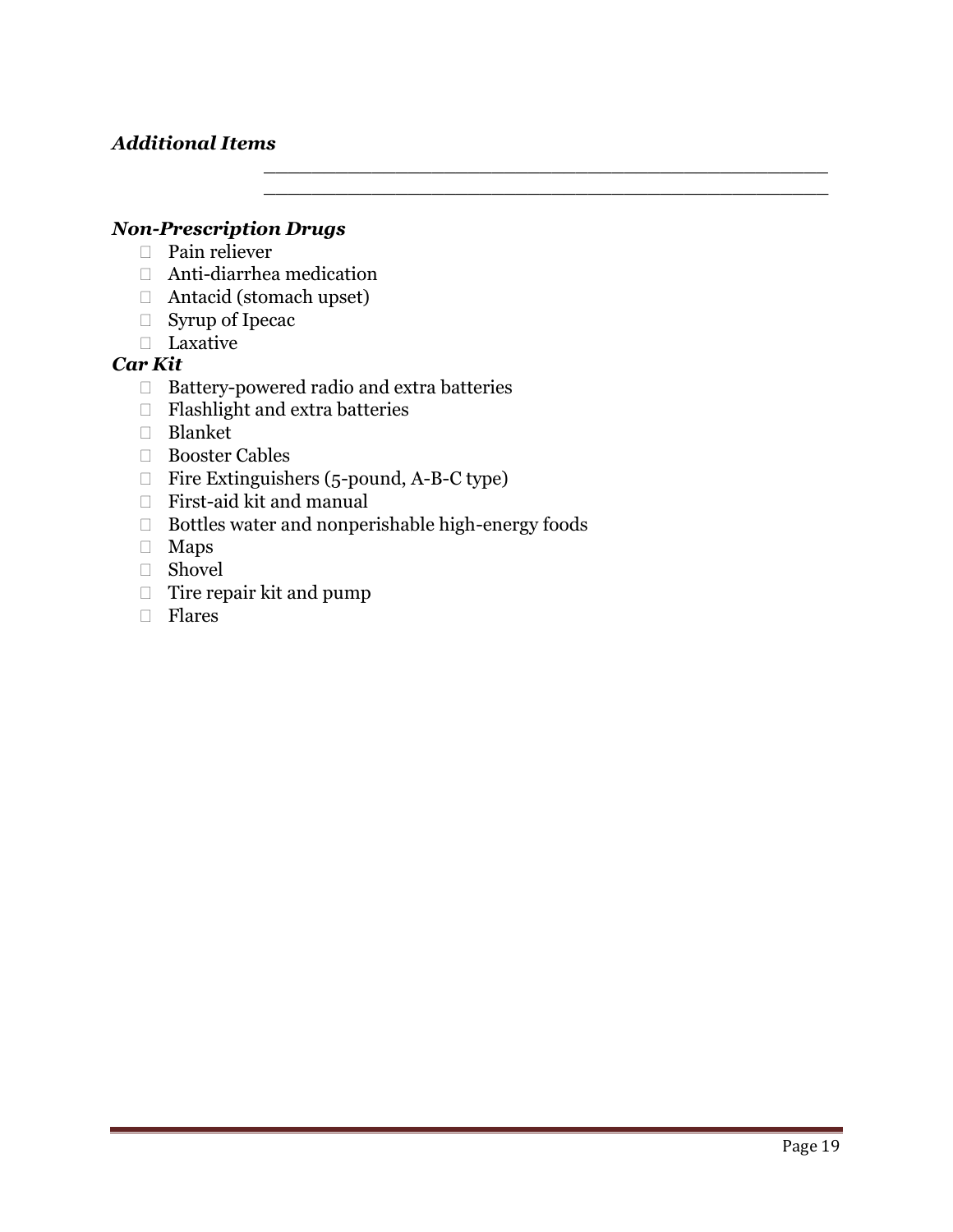# **If your family stays home**

#### **Suggestions for Your Family's Safety**

Clean containers for drinking water and also your bathtub for storing drinking water. Line bathtub with plastic sheeting or a clean shower curtain, or caulk the drain with silicone caulking (it will hold water for weeks and cleans up easily when dry). Plan on three gallons per person, per day for all uses. Obtain at least a two-week supply of nonperishable foods. Don't forget a non-electric can opener.

During the storm, stay inside and away from the windows, skylights and glass doors. Find a safe area in your home (an interior, reinforced room, closet or bathroom on the lower floor).

Wait for official word that the danger is over. Don't be fooled by the storm's calm "eye". If flooding threatens your home, turn off electricity at the main breaker.

If you lose power, turn off major appliances, such as air conditioner and water heater to reduce damage as power is restored.

#### *These Simple Tasks could save Your Life and Your Home*

- Listen for weather updates on local TV and radio stations. Don't trust rumors and stay tuned to the radio for the latest information.
- Check your emergency checklist. Obtain any needed items.
- Refill Prescriptions. Maintain at least one month supply during hurricane season.
- Clear Yard of all loose objects, such as lawn furniture, potted plants, bicycles and trash cans.
- Protect your windows and doors. Brace double entry and garage doors at the top and bottom (See Protecting your Windows pg. 30)

#### *Food, Diet, Power and Water*

Prepare a two week supply of food. Though it is unlikely that an emergency would cut off your food supply for that long, such a stockpile can relieve a great deal of inconvenience and uncertainty until services are restored. You don't need to go out and buy unfamiliar foods to prepare an emergency food supply. You can use the canned foods, dry mixes and other staples on your cupboard shelves.

Keep canned foods in a dry place where the temperature is fairly cool. To protect boxed foods from pest and extend their shelf life, store the boxes in tightly closed cans or metal containers.

Rotate your food supply. Use foods before they go bad and replace them with fresh supplies dated in ink or marker. Place new items at the back of the storage area and older ones in the front.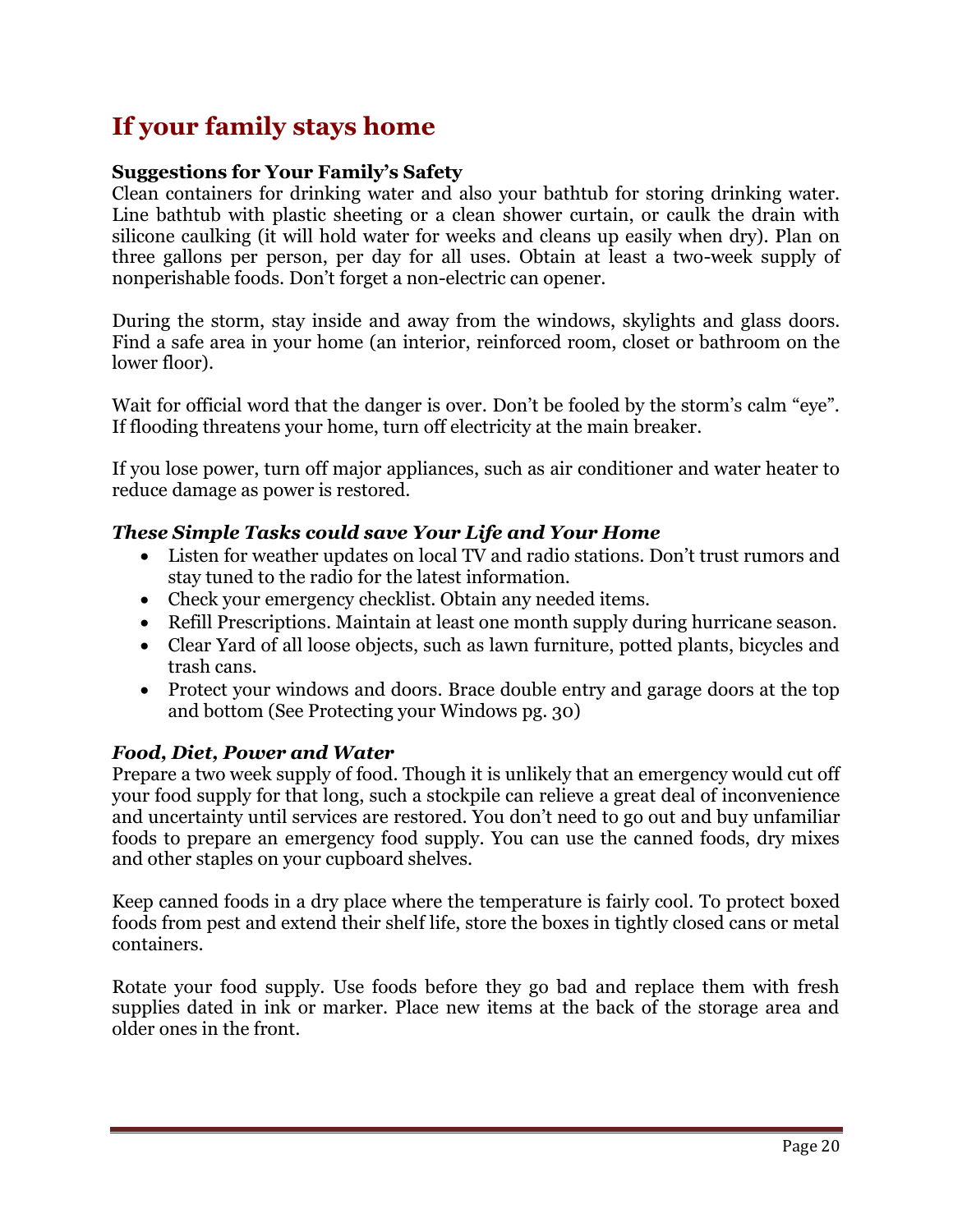# *Shelf-life of foods*

Use within six months:

• Powdered milk, dried fruit, crisp crackers, potatoes

Use within one year:

- Canned condensed meat and vegetable soups
- Ready to eat and uncooked instant cereals (in metal containers)
- Canned fruits, fruit juices and vegetables
- Peanut butter, jelly, hard candy, chocolate bars and canned nuts

May be stored indefinitely (in proper containers and conditions)

- Wheat, corn, soybeans, Vitamin C, salt, white rice, powdered milk (in nitrogenpacked cans)
- Vegetable oils, dry pasta
- Non-carbonated soft drinks
- Bouillon products, baking powder
- Instant coffee, tea and cocoa

#### *Diet*

Healthy people can survive on half their usual food for an extended period and without any food for many days. Food, unlike water, may be rationed safely. If your water supply is limited, avoid foods that are high in fat and protein, and don't stock salty foods, since they will make you thirsty. Try eating salt-free crackers, whole grain cereal and canned foods with high liquid content.

#### *Nutrition Tips*

In a crisis, it will be vital that you maintain strength. So remember:

- Eat at least one well-balanced meal every day
- Drink enough liquid to enable your body to function properly (two quarts a day)
- Take in enough calories to enable you to do any necessary work
- Include vitamin, mineral and protein supplements to assure adequate nutrition

#### *Food and Power Outage*

First use perishable food and foods from the refrigerator. Then use foods from the freezer. To minimize the number of times you open the freezer door, post a list of freezer contents on it. In a well-filled, well-insulated freezer, foods will usually still have ice crystals in their centers (meaning the foods are safe to eat) for at least three days.

For emergency cooking, you can use a fireplace, charcoal grill or camp stove **outdoors only.** You also can heat food with candle warmers, chafing dishes and fondue pots. Canned food can be eaten right out of the can. If you heat the can, be sure to open the can and remove the label first.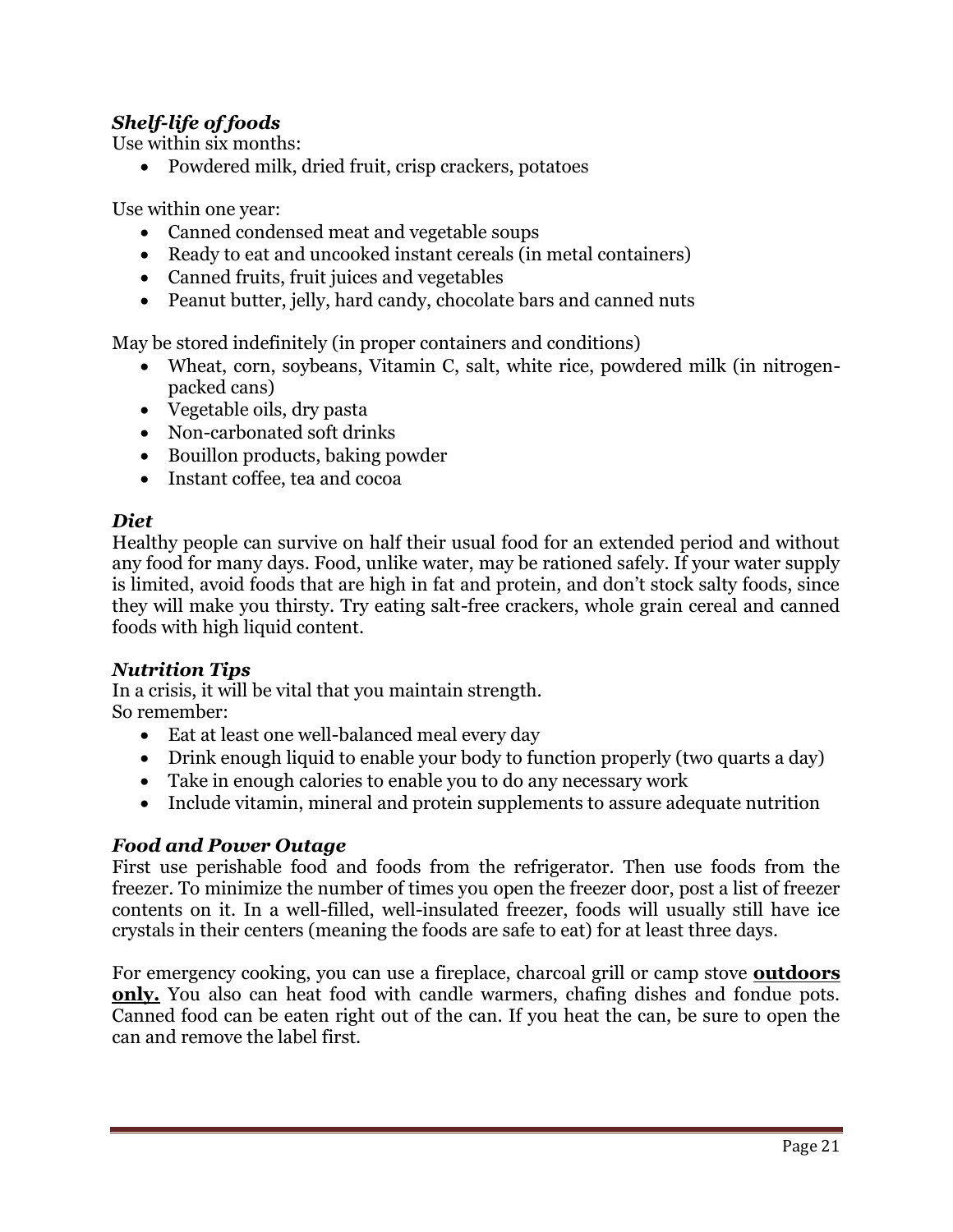#### *Water Supply*

Store at least a two-week supply of water for each member of your family. Store at least one gallon of water per person per day. A normally active person needs to drink at least two quarts of water each day. Heat can double that amount of water needed. Children, nursing mothers and ill people will need more. Store more water for preparation and hygiene.

Never ration water. Drink the amount you need today and try to find more for tomorrow. You can minimize the amount of water your body needs by reducing activity and staying cool. Store water in thoroughly washed plastic, glass, fiberglass or enamellined containers. Plastic containers such as soft drink bottles are the best. Seal your water containers tightly, label them and store them in a cool, dark place.

#### *Purification*

In addition to having a bad odor and taste, contaminated water can contain microorganisms that cause disease such as dysentery, cholera, typhoid and hepatitis. You should purify any water you are uncertain of.

There are many ways to purify water; none perfect. Often the best solution is a combination of methods. Before purifying, let any suspended particles settle to the bottom or strain them through layers of clean cloth. The following are three purification methods which kill microbes;

- Boiling water safest method of purifying water. Bring the water to a boil for 10 minutes keep in mind that some water will evaporate. Let the water cool before drinking. Boiled water will taste better if you put oxygen back into it by pouring it between two containers or add a pinch of salt for taste.
- Chlorination The use of liquid chlorine bleach to kill microorganisms. Use bleach that contains 5.25% sodium hypochlorite and no soap. Some containers warn "Not for Personal Use". You can disregard this warning if the label states sodium hypochlorite as the only active ingredient and if you only use the small amount quantities in these instructions.
	- a. Add two drops of bleach per quart of water (four drops if the water is cloudy) stir and let stand for 30 minutes. If the water does not taste and smell of chlorine at that point, add another dose and let it stand another 15 minutes.
	- b. If you do not have a dropper, use a spoon and a square-ended strip of paper or thin cloth about one inch by two inches. Put the strip in the spoon with an end hanging down about one inch below the scoop of the spoon. Place bleach in the spoon and carefully tip it. Drops the size of those from a medicine dropper will drop off the end of the strip.
	- c. Purification tablets release chlorine or iodine. They are inexpensive and available at most sporting goods stores and some drug stores. Follow the package directions. Usually one tablet is sufficed for one quart of water double dose for cloudy water.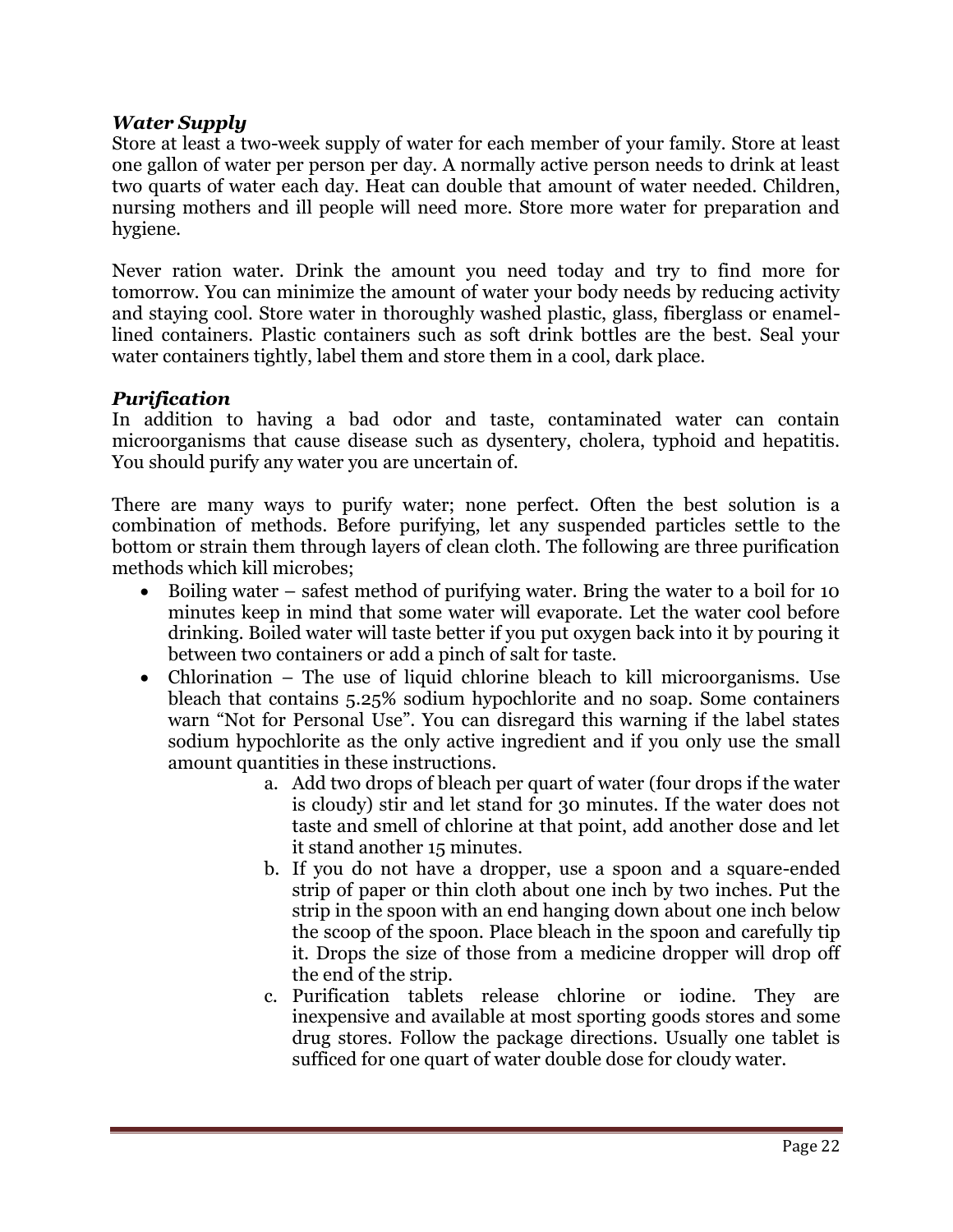#### *Distillation*

Distillation will remove microbes, heavy metals, salt and most other chemicals. Fill a pot halfway with water and tie a cup to the handle on the pot's lid so that the cup will hang right side up when the lid is upside down. Put the lid on the pot upside done making sure the cup is not dangling in the water. Boil the water for 20 minutes. The water that drips from the lid into the cup will be distilled.

#### *Generator Safety*

- Never connect a portable electric generator directly to your home's wiring or regular household electrical outlet.
- Read and follow manufacturer's instructions. Never overload a generator.
- Never use a generator indoors or in an attached garage. Make the generator has proper ventilation to disperse carbon monoxide fumes.
- Plug individual appliances into the generator using heavy duty outdoor rated power cords.
- Do not fuel indoors or try to refuel a generator while it is running.
- Turn off all equipment powered by the generator before shutting down your generator.
- To avoid electrical shock make sure your generator is properly grounded.
- Keep children away from portable electric generators at all times.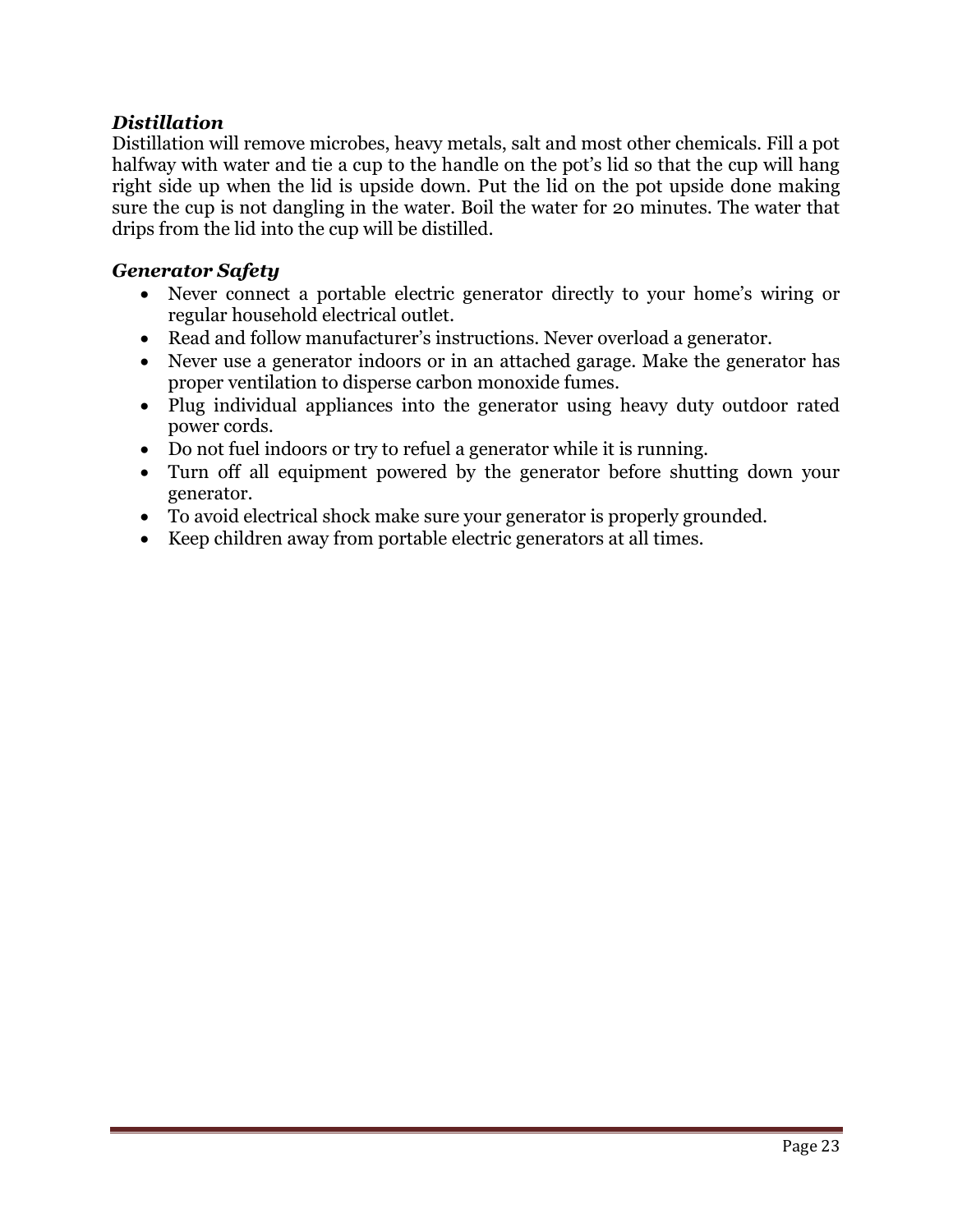# **Protecting Your Pets**

Most evacuation Centers and Red Cross shelters will not accept pets so make arrangements beforehand. Friends or relatives living outside evacuation areas provide the best possibilities since more than 130,000 dogs and cats are estimated to live in Pinellas County according to the Pinellas Animal Foundation. Fewer than 3,000 shelter spaces are available for pets. Foundation officials urge residents to use shelters only as a last resort.

Most clinics and kennels say they will charge their regular boarding rates and take pets on a first come first serve basis. However, some say they will give preference to their regular customers. SPCA shelters won't charge but will accept donations. Pets needing medication should go to the veterinary hospital.

Your pet should wear an identification collar and be in a carrier or cage. A leash, water bowl, food for at least two days and any medications (all tagged with proper identification and specific care instructions) should accompany your pet. Pet boarders may require proof of rabies, distemper/parvo, bordetella, coronavirus, feline leukemia, rhinotracheitis/calico virus or panleukopenia vaccines are up to date.

SPCA officials urge pet owners to heed early warnings because shelters will not come to your home to pick up pets. Pinellas County Animal Control suggests that large animals especially horses be released into larger open pastures. Walshingham Park at 102nd Avenue and 125th Street is the ideal site based on location, native vegetation, available water, perimeter fencing and protection from flying debris.

Horses must have current vaccinations, proof on the annual Coggin's test and identification. Owners will be required to sign a waiver of liability and to follow directions given at the release sites. Once the storm passes, owners should remove their horses as soon as practical.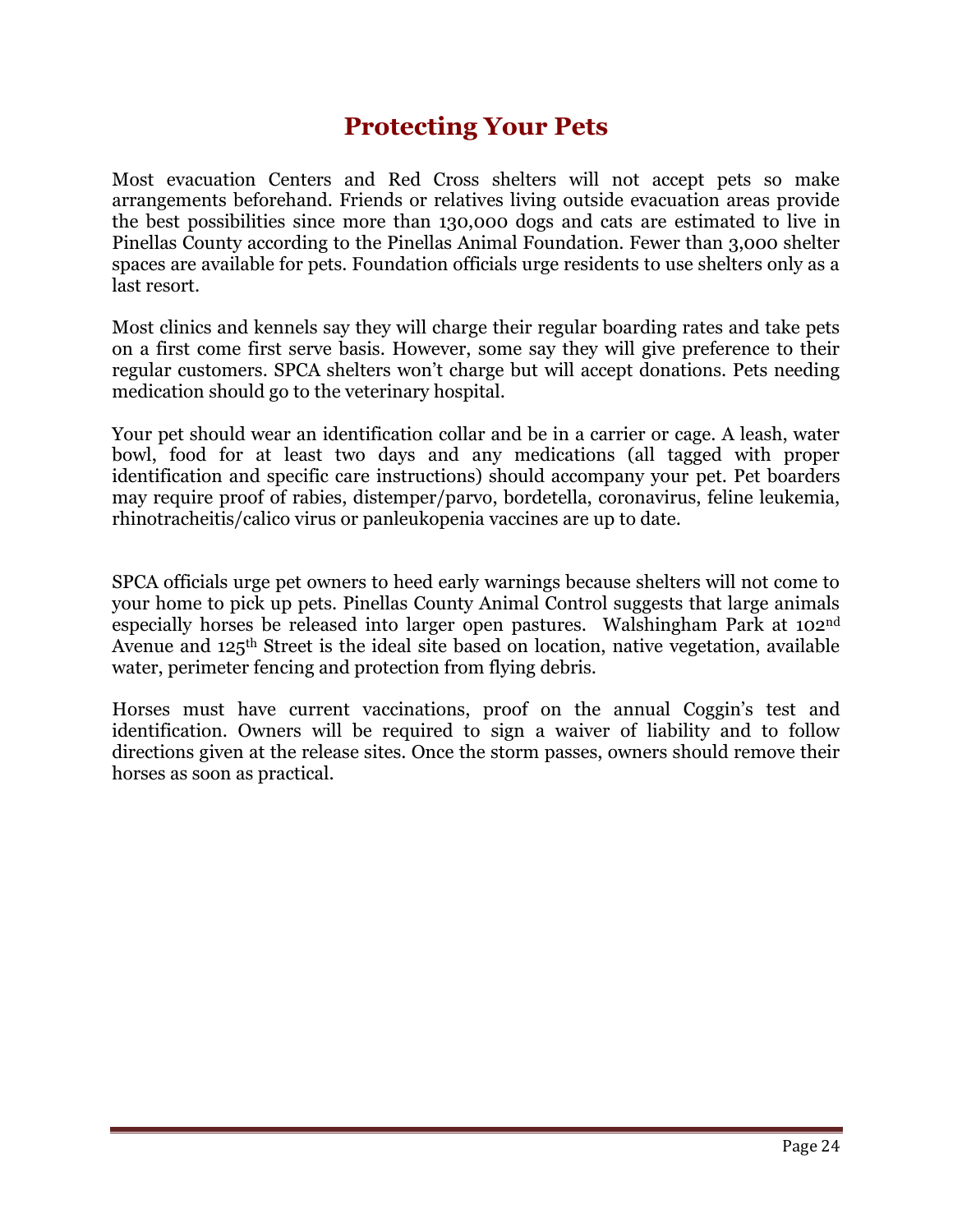# **Preparing Your Boat**

Take action early. Don't wait until a hurricane warning is declared. The storm's fringe activity will make preparations difficult. Remember, most drawbridges will be closed to boat traffic once an evacuation is ordered. If your boat is stacked, stored in dry storage and you have a trailer, consider securing the boat at home. If you have a trailer and are in an evacuation zone, consider taking the boat with you.

If your boat will remain in berth, before hurricane season check the strength of primary cleats, winches and chocks. They should have substantial back plates and adequate stainless steel bolts.

Purchase extra mooring lines and chafing gear in advance; they may not be available just before a hurricane. Protect lines from chafing by covering rub spots with leather or old garden hose. Double all lines with rig crossing spring lines fore and aft. Attach lines high on the piling to allow for tidal rise or surge. Seal all openings with duct tape to make the boat watertight as possible.

Charge batteries for automatic bilge pumps. Reduce dock or piling crash damage by securing old tires along the sides of the boat. Remove loose gear from the deck and store it securely inside or at home.

For a boat stored on a trailer, latch the boat and the trailer down in a protected area. Let the air out of the tires before the trailer is down. Place blocks between the frame members and the axle inside each wheel. Secure with heavy lines to fixed objects from four different directions if possible.

If you prefer, remove the boat from the trailer and latch down each separately. Remove the outboard motor, battery and electronics and store them. Small boats can be filled with water to give added weight after latching down. If you value your boat more than your car, put the boat in the garage and leave the car outside.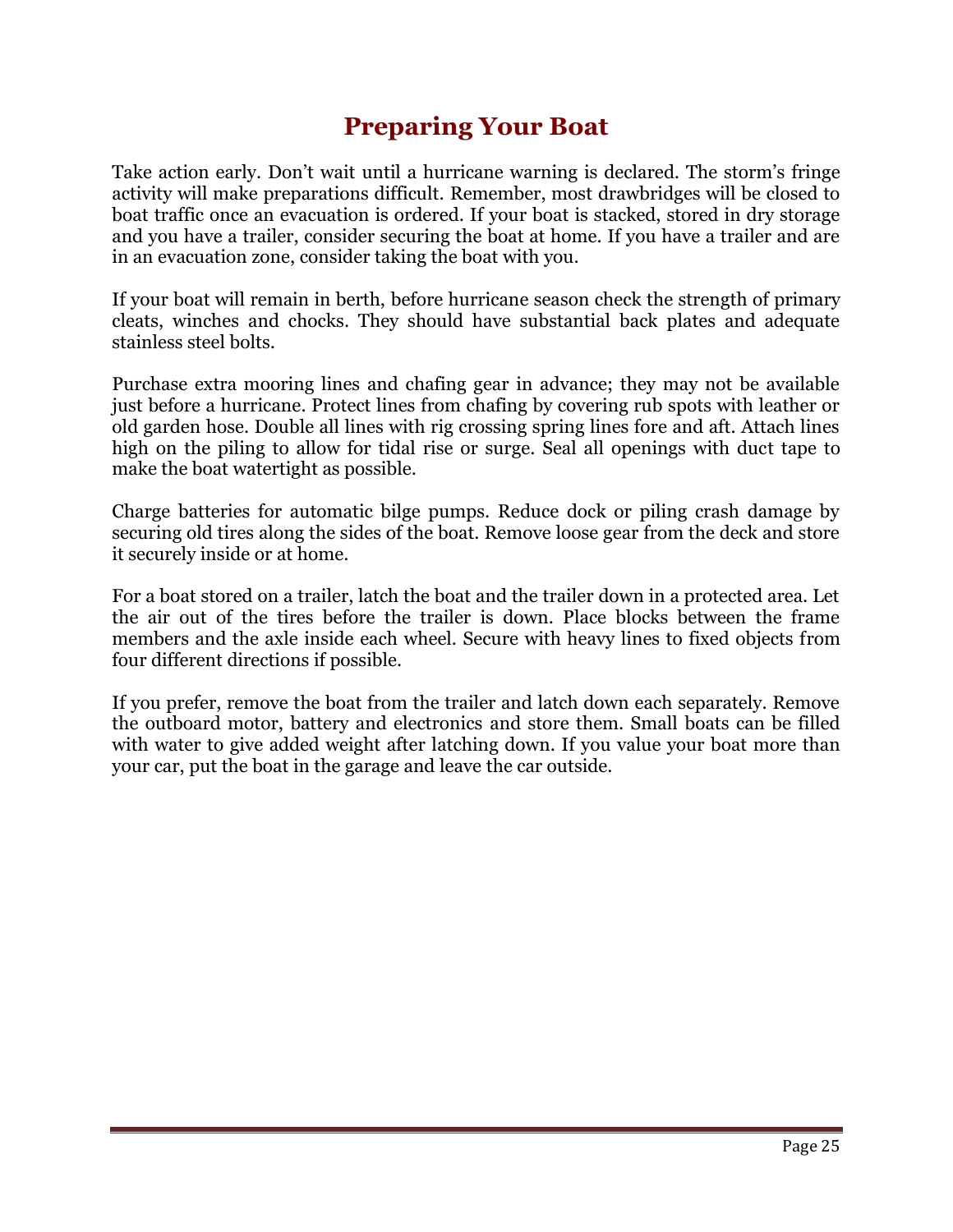# **After the Storm**

#### *What to expect*

After Hurricane Andrew, the people of South Dade County found themselves under a hot sun without power, water, food or any of the services and businesses we rely on. Immediate response may not be possible. Residents must be prepared to be self-reliant for several weeks. Here is how you can help:

#### *Reentry*

- Be patient. Access to affected areas will be controlled. You will not be able to return to your home until search and rescue operations are complete and safety hazards such as downed trees and power lines are cleared. It may take up to three days for emergency crews to reach your neighborhood. It may take two to four weeks before utilities are restored.
- Stay tuned to your local radio station for advice and instructions about emergency medical aid, food and other forms of assistance.
- Carry a valid ID. Security operations will include checkpoints. A valid ID with your current local address will be required. Also, carry your City ID.
- Avoid driving. Debris on roads will puncture vehicle tires.
- Do not sightsee, especially at night. You may be mistaken for a looter.

#### *For Your Safety*

- Avoid downed or dangling utility wires. Metal fences may have been "energized" by fallen wires. Be especially careful when cutting or clearing fallen trees. They may have power lines tangles in them.
- Beware of snakes, insects, or animals driven to higher ground by floods.
- Enter your home with caution. Open windows and doors to ventilate and dry your home.
- If there has been flooding, have an electrician inspect your home or office before turning on the breaker.
- Be careful with fire. Do not strike a match until you are there are no breaks in the gas lines. Avoid candles and use battery-operated flashlights and lanterns instead.
- Keep grills for cooking outdoors in a well ventilated area.
- Assess and photograph or videotape damage to your home and its contents.
- Use your telephone only for emergencies to keep lines open for emergency communications.

#### *Repairs*

- Make temporary repairs to correct safety hazards and minimize further damage. This may include covering holes in the roof, walls, or windows, bracing and debris removal.
- Only hire licensed contractors to do repairs. Check with local building department to ensure the contractor is licensed.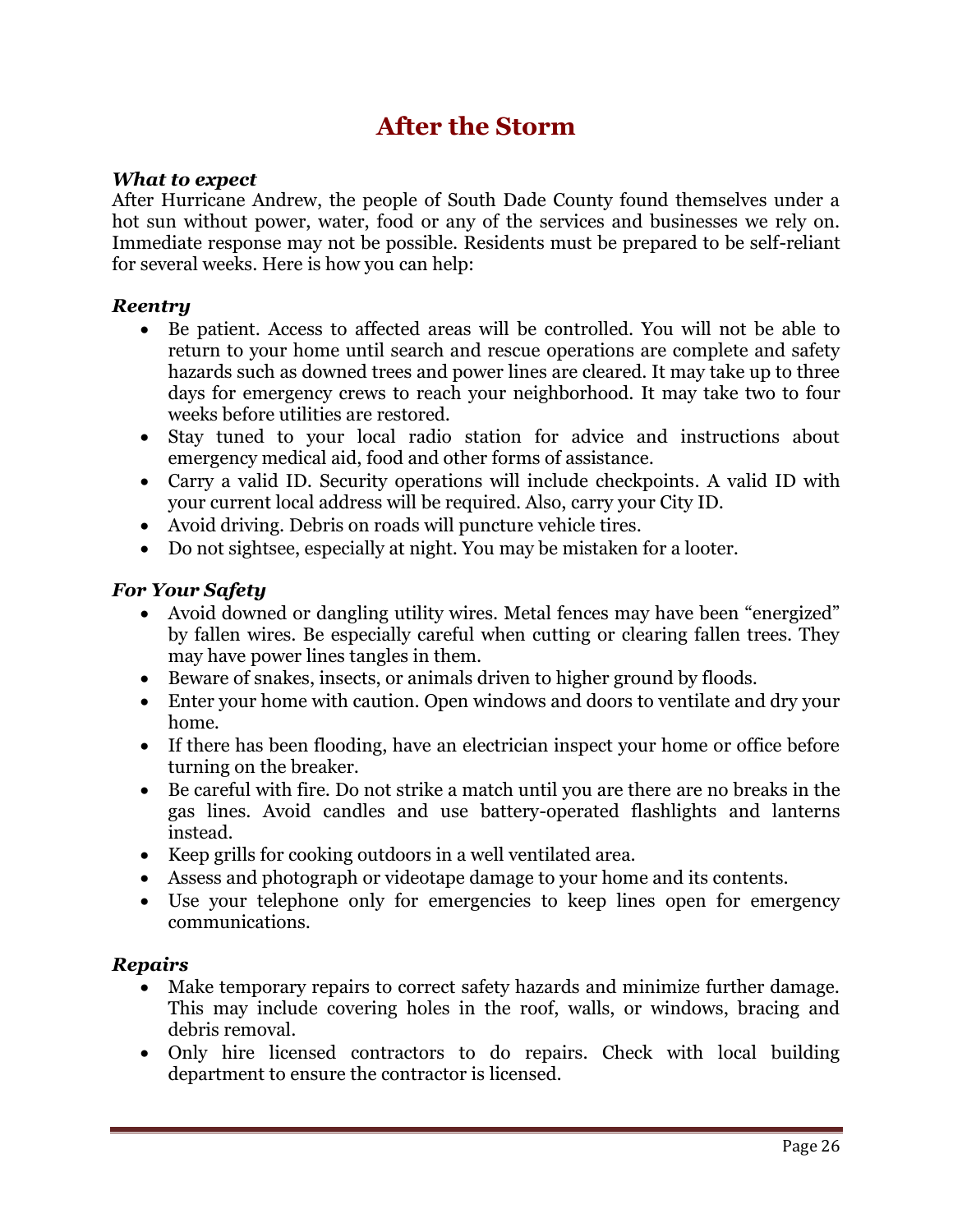• If you hire a contractor, do not pull the permits for them. If the contractor requests that you act as the contractor, this may be an indication that he is not properly licensed and is not entitled to permit privileges.

#### *Generators*

- Fueled by gas, generators can run appliances and fans. Sizes range from 750 watts which will run a fan and a light up to 8,000 watts which will practically run a house (except for the air conditioner). Refrigerators require 400 to 1,ooo watts.
- If you have lost power do not connect a portable generator to building wiring (This could injure or kill neighbors or electrical crews). Plug appliances etc., directly to the generator; place generator outdoors or in a well ventilated area. Do not forget to check the oil every time you add gas. For example, refrigerators can be kept cool by supplying power eight hours a day.

#### *Clean-up Precautions*

Call professionals to remove large, uprooted trees. Always use proper safety equipment such as heavy gloves, safety goggles, heavy boots, light covered long sleeve shirt and long pants. Tie back long hair and wear a hat and sunscreen. Drink plenty of fluids, rest and ask for help when you need it. Lift with the legs not with the back. Do not burn trash. If you cannot identify something, do not touch it. Be especially wary of downed electrical wires. Be extremely careful with a chain saw. Do not use it for the first time to clear your yard and always heed safety warnings.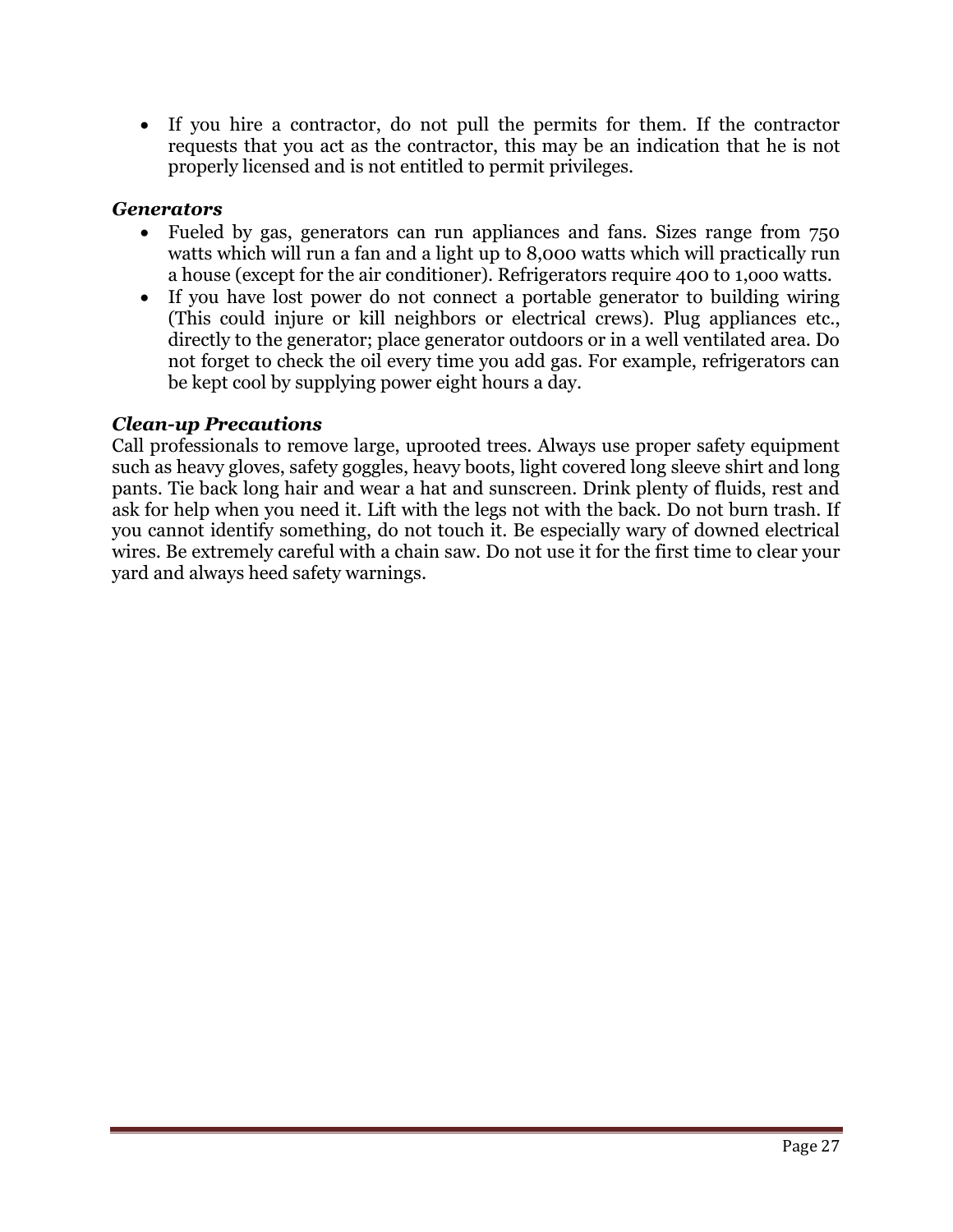# **Pinellas County Evacuation Center and Red Cross Shelters**

# **School District Staffed Evacuation Centers**

The Pinellas County Emergency Management (PCEM) is responsible for managing the availability of safe shelter space for the citizens and visitors of Pinellas County. Annually, PCEM will publish a list of shelters in their Surviving the Storm publication. The publication is available at all Fire Stations in Pinellas County and also at the St. Pete Beach City Hall.

Not every shelter will be opened for every potential storm event. Some shelters which are opened and staffed during lower level threats to the county may not be open during expected high level threats due to their geographical location and elevation. The county has been proactive in accommodating citizens with special medical needs and those with pets. There are three (3) shelters available in each of the aforementioned categories.

The following is a list of the number of shelters expected to open for each of the seven (7) categories:

| 1. Recommended evacuations of mobile homes | 3  |
|--------------------------------------------|----|
| 2. Mandatory evacuations of mobile homes   | 8  |
| 3. Level A mandatory evacuation $-\mu$ to  | 14 |
| 4. Level B mandatory evacuation $-\mu$ to  | 14 |
| 5. Level C mandatory evacuation $-$ up to  | 17 |
| 6. Level D mandatory evacuation $-$ up to  | 27 |
| 7. Level E mandatory evacuation $-\mu$ to  | 24 |

All City employees should acquire a copy of the Surviving the Storm publication annually.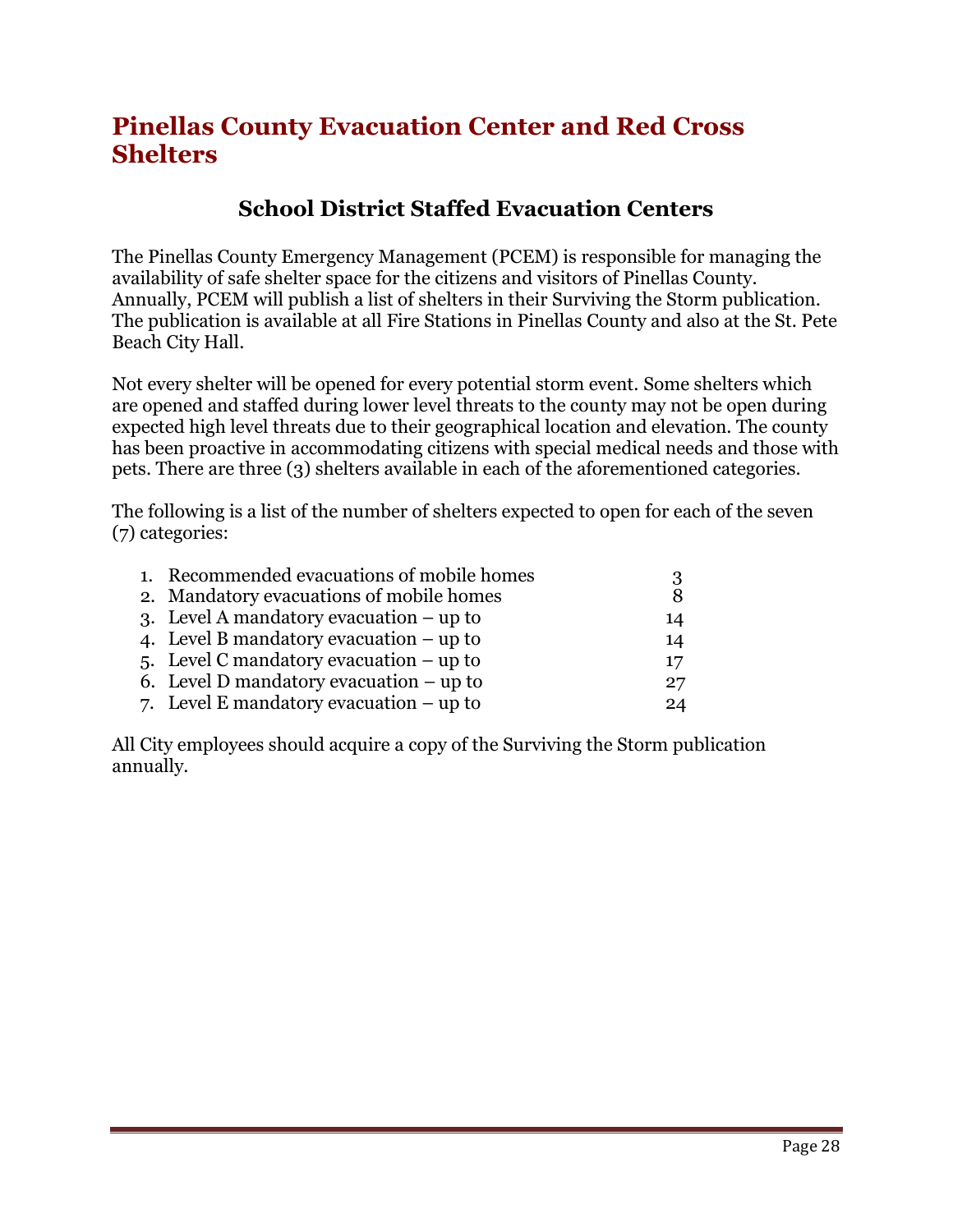# **Pet Evacuation Centers**

There is a considerable amount of information about dealing with your pets available in the Surviving the Storm publication as well as the Pinellas County Emergency Management web site at [http://www.pinellascounty.org/emergency/.](http://www.pinellascounty.org/emergency/) Additionally, below are several (not all) animal hospitals throughout the County: *Numbers in parentheses () reflect maximum number of pets facility can handle.*

| Animal Hospital of Largo (80)<br>13902 Walshingham Road, Largo              | 595-2287 |
|-----------------------------------------------------------------------------|----------|
| Avian & Animal Hospital of Bardmoor (15)<br>11405 Starkey Road, Largo       | 398-1928 |
| Bluffs Animal Hospital (125)<br>320 Indian Rocks Rd N, Bellair Bluffs       | 585-5682 |
| Clearwater Animal Clinic (45)<br>1639 S. Missouri Ave., Clearwater          | 584-1151 |
| East Bay Animal Hospital (130)<br>3445 A. East Bay Drive, Largo             | 536-2743 |
| Gulf Bay Animal Hospital (150)<br>125 S. Belcher Road, Clearwater           | 797-5107 |
| Love Animal Hospital (25)<br>510 Highland Avenue, Clearwater                | 447-4949 |
| Murphy Animal & Bird Hospital (40)<br>2651 Sunset Point Road, Clearwater    | 796-2552 |
| Paradise Pet Motel (100)<br>1641 West bay Drive, Largo                      | 585-8776 |
| Advantage Pet Center (250)<br>11510 66 <sup>th</sup> Street North, Largo    | 544-2459 |
| Seminole Blvd Animal Hospital (20)<br>12120 Seminole Blvd., Largo           | 587-0200 |
| Veterinary Medical Hosp of Clearwater(15)<br>2420 State Road 580 Clearwater | 796-1026 |
| SPCA of St. Petersburg (300)<br>9099 130 <sup>th</sup> Avenue North, Largo  | 586-3591 |